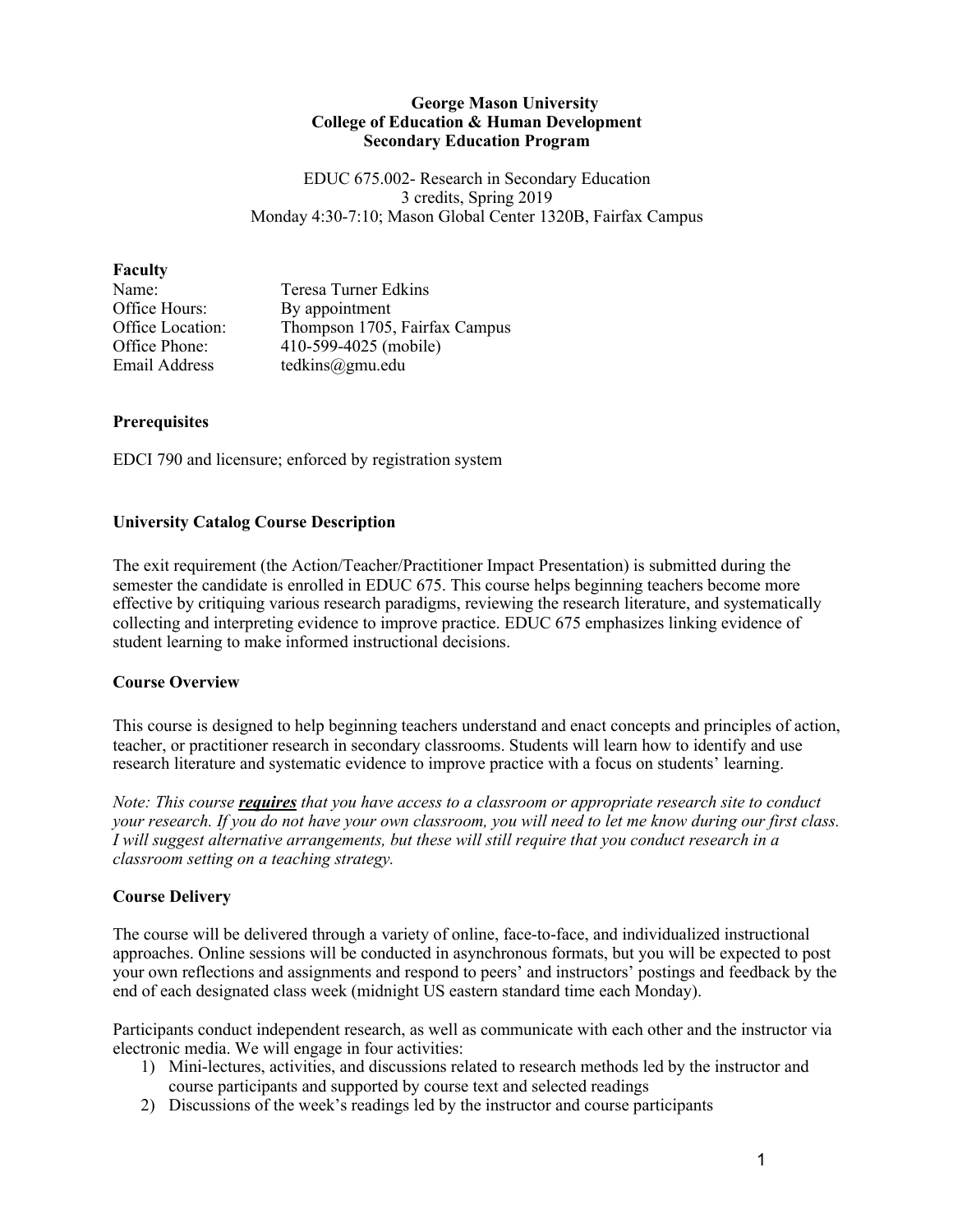- 3) Class and peer review group meetings in which students concentrate on selected readings, provide feedback and support for each others' writing and research processes, and share how they have presented their research efforts to authentic audiences
- 4) Individual, small group, and whole group meetings to discuss research efforts.

GMU's Blackboard course framework will be used regularly throughout the course. Your GMU email address is required for communication with the course instructor and must be active by the first week of class. Please inform me of any accessibility problems the first day of class.

# **Learner Objectives and Outcomes**

This course is designed to enable students to:

- 1) demonstrate an understanding of the process and components used in action, teacher, or practitioner research by conducting and assessing a chosen scholarly inquiry situated in their classroom and impact on students' learning (research-based practice; innovation)
- 2) prepare a research proposal which makes explicit links between theory and practice (researchbased practice)
- 3) examine ethical considerations when conducting action, teacher, or practitioner research (research-based practice; social justice)
- 4) conduct action, teacher, or practitioner research which includes: research question(s), research proposal; review of related literature; methods; data collection/analysis; findings; discussion of impact on students, teachers, and the education field (research-based practice)
- 5) participate in critical and collaborative inquiries to gain multiple perspectives in interpreting research and for validation and peer review of research (collaboration; ethical leadership)
- 6) demonstrate integration of national and state standards for content and pedagogy as related to their research question(s) by reflecting on their own teaching practice and its impact on students' learning (SPA standards respective to students' discipline)
- 7) demonstrate skills in the application of technology and use of resources in action, teacher, or practitioner research (innovation)

Students will achieve these outcomes through the following objectives:

- 1) Prepare a research proposal that includes the research context, a problem statement, a research question and outcomes, and a data collection plan that makes explicit links between theory and practice. Students will brainstorm (in whole class and small group settings), give peer feedback online, self-reflect, and post a viable plan to conduct a research study in the classroom. Students will access resources and references, and conduct a review of the literature. The proposal will be judged on its viability and level of practical application, given the time constraints of the semester.
- 2) Conduct an action, teacher, or practitioner research project in a local school or classroom. Students will prepare all data collection instruments to conduct the study. Prior to implementation, data collection instruments will be reviewed by peers and the instructor. Students will be assigned to research teams that will troubleshoot and provide support as data is collected. Results will be shared and students will provide feedback to each other on the presentation and interpretation of data.
- 3) Review professional strengths and weaknesses of the action, teacher, or practitioner research process through peer review and self-assessment. Students will participate in weekly online and/or face-to-face discussions of their progress throughout the research process.
- 4) Write an action, teacher, or practitioner research report (using APA format) that includes the context for the study, research question(s) and outcomes, a review of related literature, methodology, data collection/analysis, implications, limitations, and an action plan. Students will review example research reports from prior semesters. Students will post drafts of their complete report and its sections on Blackboard for peer and instructor review and feedback using the rubric used to assess the report. Students will present a summary of their report to their peers in brief inclass presentations and a poster session format at the end of the semester.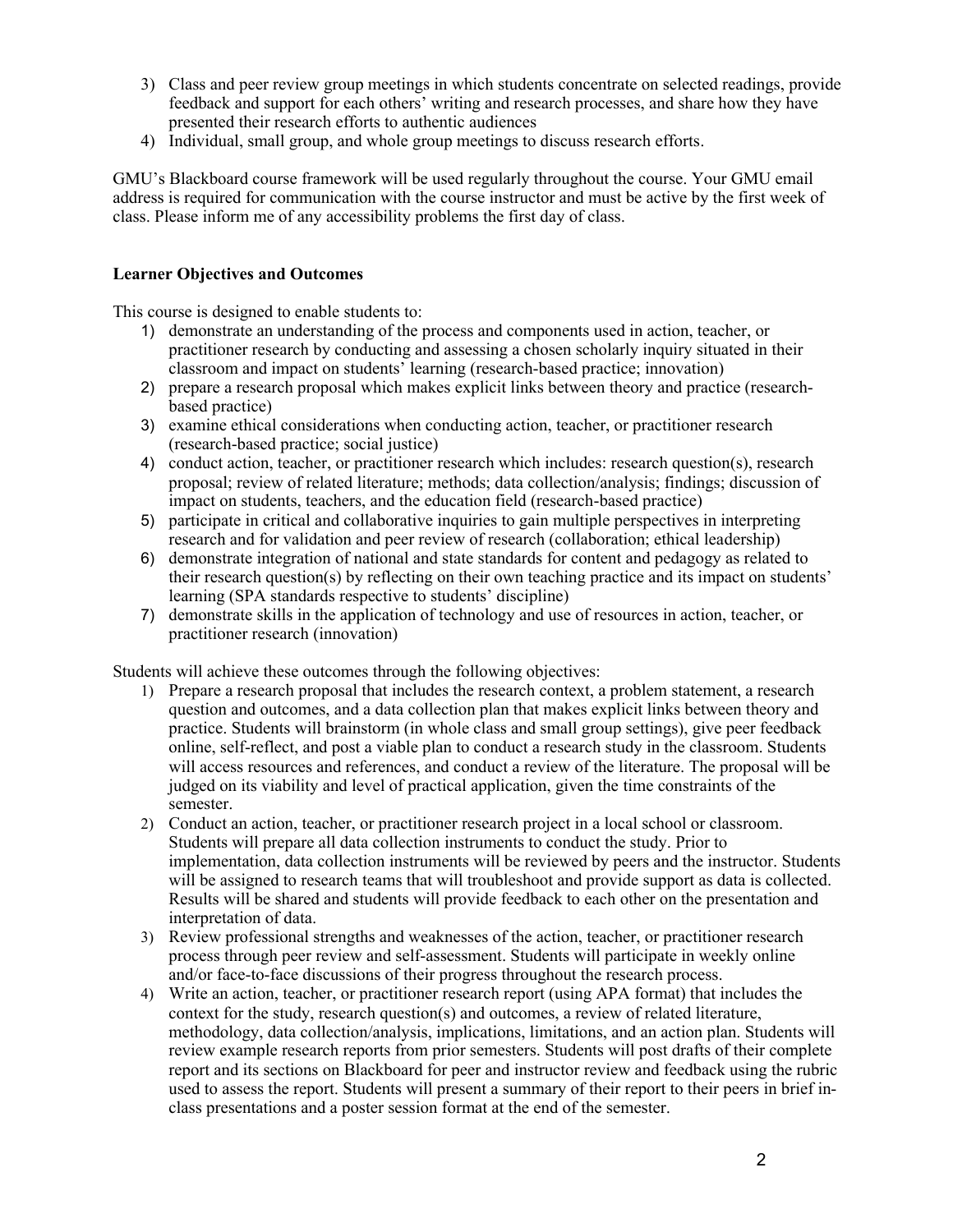5) Work to identify one authentic, alternative, preferably contemporary media-based method through which you will share the results of your action, teacher, or practitioner research findings. Design and enact a presentation that moves the public understanding of your study and its findings along. You might highlight the very importance of action, teacher, or practitioner research or summarize the findings of your research efforts.

## **Professional Standards**

This course is designed to enable students to demonstrate an understanding and application of subject area standards aligned with the National Content Standards and identified by their Specialized Professional Association (SPA):

- Social studies teachers: National Council for the Social Studies, **http://www.ncss.org**
- English teachers: National Council of Teachers of English, **http://www.ncte.org**
- Math teachers: National Council of Teachers of Mathematics, **http://www.nctm.org**
- Science teachers: National Science Teachers Association, **http://www.nsta.org**

Students should also have an understanding of and be able to apply the teaching and learning standards as outlined by the Interstate New Teacher Assistance and Support Consortium (InTASC), National Board for Professional Teaching Standards (NBPTS), and the National Technology Standards (NETS).

## **The Interstate Teacher Assessment and Support Consortium** (**InTASC)**

**Standard #2: Learning Differences.** The teacher uses understanding of individual differences and diverse cultures and communities to ensure inclusive learning environments that enable each learner to meet high standards.

**Standard #3: Learning Environments.** The teacher works with others to create environments that support individual and collaborative learning, and that encourage positive social interaction, active engagement in learning, and self motivation.

**Standard #4: Content Knowledge.** The teacher understands the central concepts, tools of inquiry, and structures of the discipline(s) he or she teaches and creates learning experiences that make the discipline accessible and meaningful for learners to assure mastery of the content.

**Standard #5: Application of Content.** The teacher understands how to connect concepts and use differing perspectives to engage learners in critical thinking, creativity, and collaborative problem solving related to authentic local and global issues.

**Standard #6: Assessment.** The teacher understands and uses multiple methods of assessment to engage learners in their own growth, to monitor learner progress, and to guide the teacher's and learner's decision making.

**Standard #7: Planning for Instruction.** The teacher plans instruction that supports every student in meeting rigorous learning goals by drawing upon knowledge of content areas, curriculum, crossdisciplinary skills, and pedagogy, as well as knowledge of learners and the community context.

**Standard #8**: **Instructional Strategies**. The teacher understands and uses a variety of instructional strategies to encourage learners to develop deep understanding of content areas and their connections, and to build skills to apply knowledge in meaningful ways.

**Standard #9: Professional Learning and Ethical Practice.** The teacher engages in ongoing professional learning and uses evidence to continually evaluate his/her practice, particularly the effects of his/her choices and actions on others (learners, families, other professionals, and the community), and adapts practice to meet the needs of each learner.

**Standard #10: Leadership and Collaboration**. The teacher seeks appropriate leadership roles and opportunities to take responsibility for student learning, to collaborate with learners, families, colleagues, other school professionals, and community members to ensure learner growth, and to advance the profession.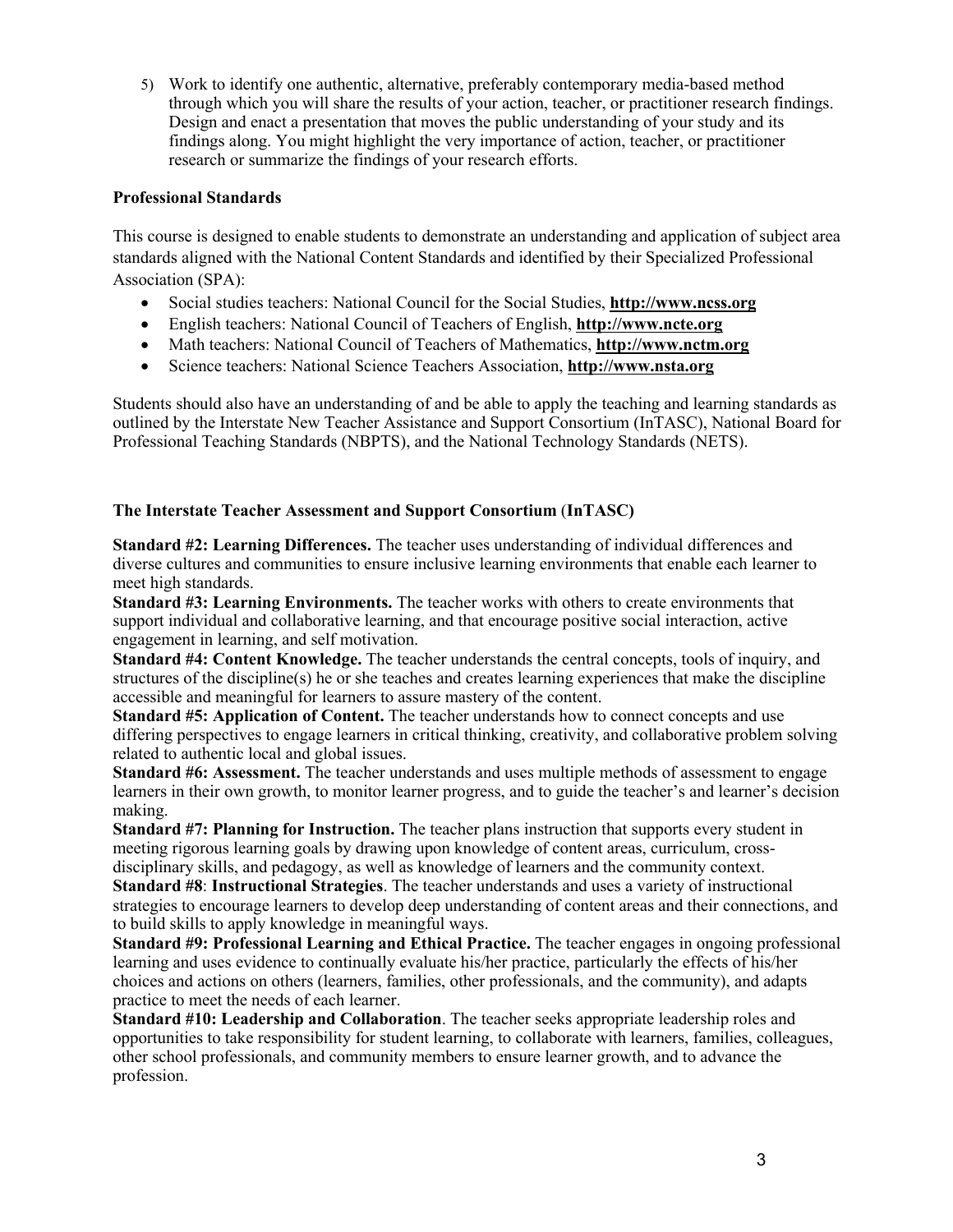### **National Board for Professional Teaching Standards (NBPTS)**

**Proposition 1**: Teachers are committed to students and learning

**Proposition 3:** Teachers are responsible for managing and monitoring student learning

**Proposition 4:** Teachers think systematically about their practice and learn from their experience.

### **National Technology Standards (NETS)**

**Standard IV:** Teachers apply technology to facilitate a variety of effective assessment and evaluation strategies.

**Standard V:** Teachers use technology to enhance their productivity and professional practice.

## **Required Text**

None

## **Additional Required Resources**

- Bautista, M.A., Bertrand, M., Morrell, E., Scorza, D., Matthew, C. (2013). Participatory action research and youth: Methodological insights from the Council of Youth Research. *Teachers College Record, 115,* 1-23. Note: This article will be provided electronically.
- Zenkov, K., Pellegrino, A., Sell, C., Biernesser, S., & McCamis, M. (2015). Picturing kids and "kids" as researchers: Preservice teachers and effective writing instruction for diverse youth and English language learners. *The New Educator*. Note: This article will be provided electronically.

## **Course Performance Evaluation**

### *General*

All assignments should be turned in via Blackboard on the due date indicated in the schedule below. The submission deadline for assignments is Monday midnight (US eastern standard time) each week. All projects must be typed, in 12-point font, with one-inch margins, double-spaced, in Times New Roman font, and follow APA guidelines. Writing quality (including mechanics, organization, and content) is figured into the overall points for each writing assignment, so please proofread carefully. Late papers and projects will not be accepted without penalty, excepting extraordinary circumstances. I am happy to clarify and lend assistance on projects and assignments, but please contact me within a reasonable timeframe. I reserve the right to add, alter, or omit any assignment as necessary during the course of the semester.

*Note: Please title each assignment with your last name, the name of the project/assignment, and the date you are submitting it (e.g., Smith\_Literature\_Review\_Draft\_9-1-12).*

## *Attendance, Participation, and Peer Feedback (15 points)*

Students are expected to attend *all* class periods of courses for which they register. Class participation both in online and face-to-face settings—is important not only to the individual student, but to the class as whole. Class participation is a factor in grading; instructors may use absences, tardiness, or early departures as de facto evidence of non-participation and as a result lower the grade. Participants are expected to read the assigned materials, complete online activities including pre-session Blackboard assignments, arrive promptly, attend all class meetings for the entire session, and participate in online and face-to-face class discussions. It is your responsibility to offer insights, questions, comments, and concerns from the readings; I suggest that you keep a reading log that includes both notes on and reactions to each reading. This log could also contain the field notes that you will take on your classroom as you complete your research project.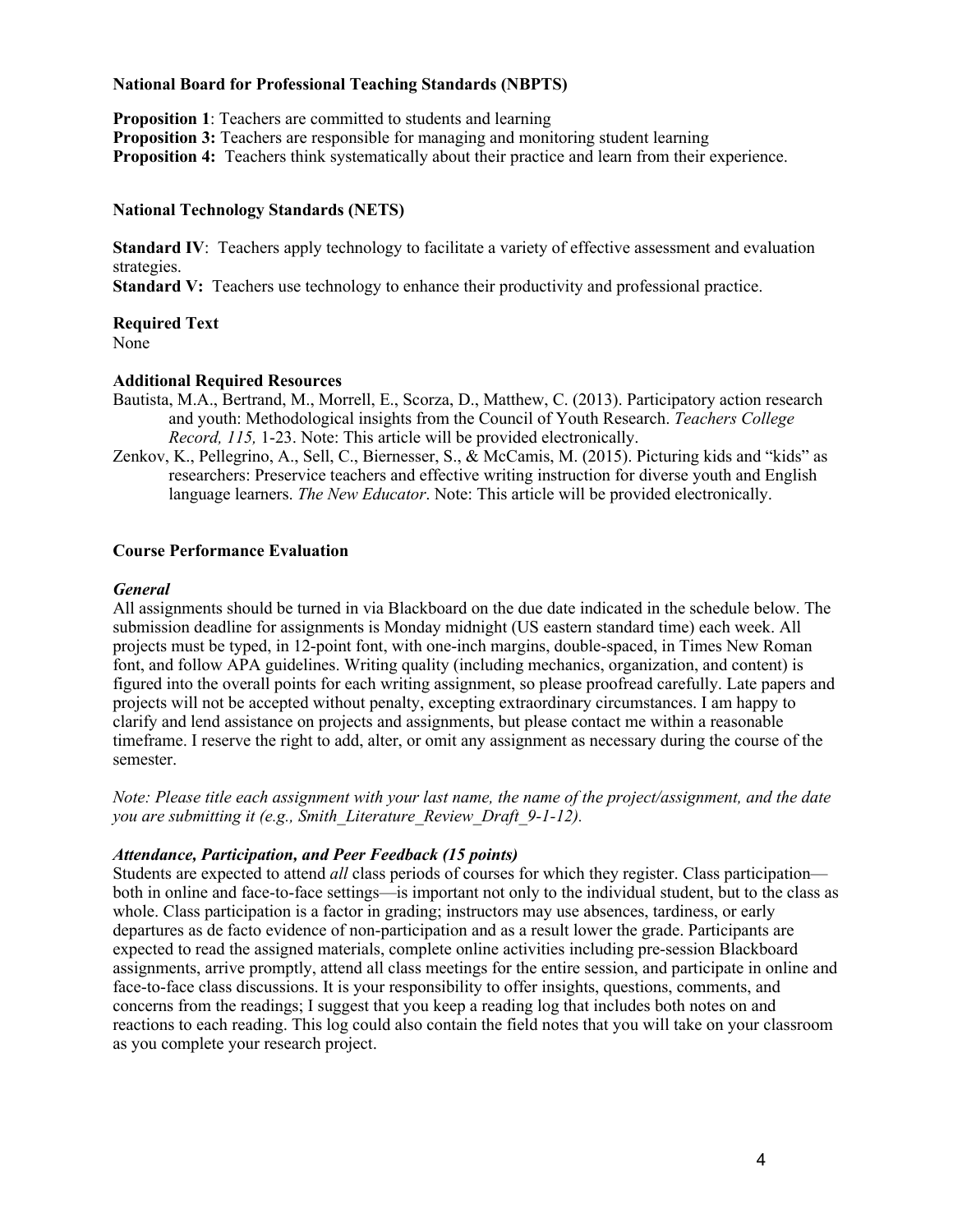Absences and tardies—in both online and campus class sessions—will impact your grade. Two tardies are equal to one absence and missing 30% or more of class sessions will result in automatic course failure. Please turn off all mobile phones, computers, and pagers when you participate in our class.

If, due to an emergency, you will not be able to participate during a given week of class, please contact me as soon as possible and certainly prior to any face-to-face class time; it's best to do so via my email or my mobile phone (410-599-4025). Students are responsible for obtaining information given during class discussions despite attendance.

### *Blackboard Discussion Participation (3 points x 5 Discussion posts=15 points)*

Participants are expected to log onto Blackboard at least three times weekly. The Blackboard URL is **https://mymasonportal.gmu.edu/webapps/portal/frameset.jsp**. Each member of our class will be responsible for contributing at least one posting to each discussion, accompanied by one artifact that is related to the ideas and/or events described in your posting. Each class member will also be required to respond to at least two peers each week. Please post contributions by the end of the week in which the topic is discussed. Discussion postings should be thorough and thoughtful. Just posting an "I agree/disagree with your comment" or "I think the same" to someone else's thoughts is not considered adequate. *Note: Access to the Internet to search for resources and to engage in online course related activity is required approximately three times per week.* 

### Discussion #1

**Post** a brief biographical sketch introducing yourself to the class. Attach a photo of yourself, preferably a close-up of you in your work environment. Then respond to the following questions on the Discussion Board and upload one accompanying image or artifact that relates to the ideas or experiences you describe:

- What has your experience been in reading education research studies, reports or articles? How have they been beneficial?
- Have you conducted or taken part in a research project or study? If so, please describe the experience, including your role.
- What do you believe the benefits of conducting research in your own classroom might be?

**Respond to your peers** by the following Tuesday before class by commenting on a common are of interest or experience OR ask a clarifying question.

#### Discussion #2

**Post** answers to the following questions on the Discussion Board, then upload an artifact that relates to the ideas/experiences you describe:

- What are three to five research questions you might address with your research? Be sure that these are "how" questions rather than "yes/no" questions. With whom might you collaborate to conduct your project? In particular, how might you involve your students in your research project?
- Action, teacher, or practitioner research is often criticized because the outcomes are not generalizable. How might you respond to this concern in defending action, teacher, or practitioner research as a viable research method?

**Respond to your peers** by the following Tuesday before class by offering to collaborate if you have similar research ideas OR by providing feedback on their defense of action research.

#### Discussion #3

**Post** your response to the following questions on the Discussion Board, then upload an artifact that represents an example of the data you have collected so far:

What will be your primary data collection methods? What will be your specific teaching interventions?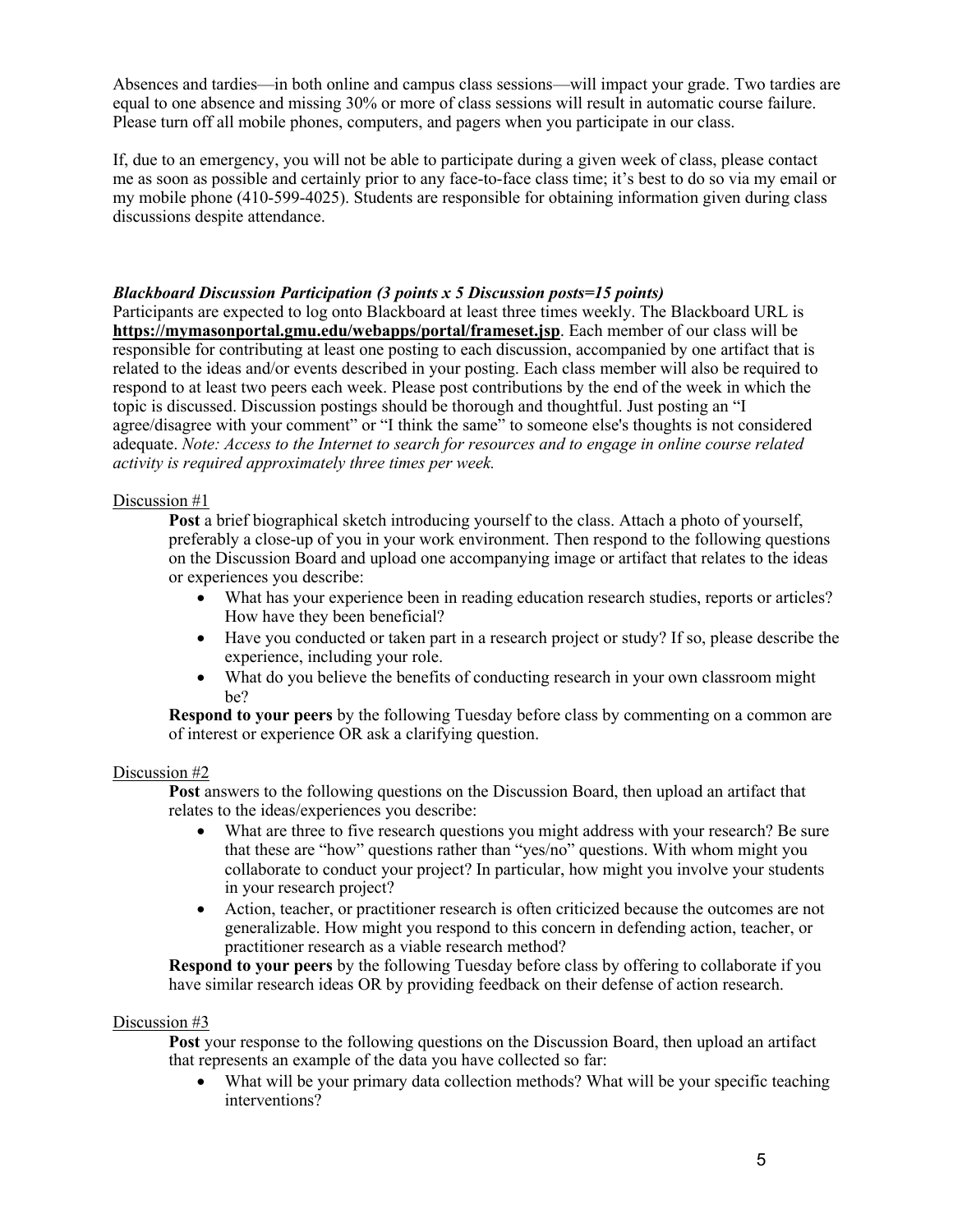- How will you ensure that you have met any ethical challenges associated with conducting research on your teaching and followed your school's ethics policy regarding the collection of data?
- How will you TRIANGULATE the data collection in your study? What three sources will you consider for at least one of your research questions?
- How will you insure that your study is VALID and your data collection techniques are RELIABLE?

**Respond to your peers** by the following Tuesday before class with feedback on the research design of your peers-offer ideas or suggestions to make their post stronger.

### Discussion #4

**Post** a response to the following questions on the Discussion Board, then upload an artifact that represents an example of the data you have collected so far:

- What is an example of the most interesting, surprising, consistent, or representative data you have gathered this week?
- What initial sense (analysis!) have you made of any data you collected this week or thus far?

**Respond to your peers** by the following Tuesday before class by commenting on the example of data they posted in their initial response.

## Discussion #5

**Post** a response to the following questions on the Discussion Board, then upload an artifact that represents an example of the data you have collected so far:

- What sense (analysis!) have you made of any data you collected this week or thus far?
- What challenges do you anticipate facing in writing up the results of your final research project?
- What have been your top two or three questions about this action research work thus far? That is, questions about the PROCESS of doing action research, the challenges of doing it.

**Respond to your peers** by the following Tuesday before class by commenting on the challenges or questions posted in their initial response.

## *Action/Teacher/Practitioner Research Project Draft Components (15 points)*

You will submit for instructor and peer review the following draft sections of your action, teacher, or practitioner research paper: introduction/contexts, literature review, methodology, findings, and discussion/action plan. Due dates of these drafts are listed in the schedule below, and the specific elements of these sections will be provided via samples, descriptions, and rubrics. Completing these draft elements will scaffold you toward completion of your final project—a very good thing.

## *Action/Teacher/Practitioner Research Project (60 points)*

Participants will design and conduct an action, teacher, or practitioner research project that is relevant to their present or future teaching positions. Outlines, examples, descriptions, and rubrics of these projects will be provided. You will write a literature review and proposal for this project, collect and analyze preliminary data, and share the results of your study with both our class (and potentially an outside audience) in a PowerPoint presentation.

It is possible to partner with another student for the purpose of sharing data and researching different aspects of a common topic; each partner, however, must submit an original, stand-alone report. Each participant will make an in-class ten-minute presentation (ungraded) on her/his project; an outline and examples of these presentations will be provided. Please note that projects or papers submitted for credit in another course cannot also be used for a grade in this course.

Your data sources for this project must include either (or both) of the following artifacts: 1) visual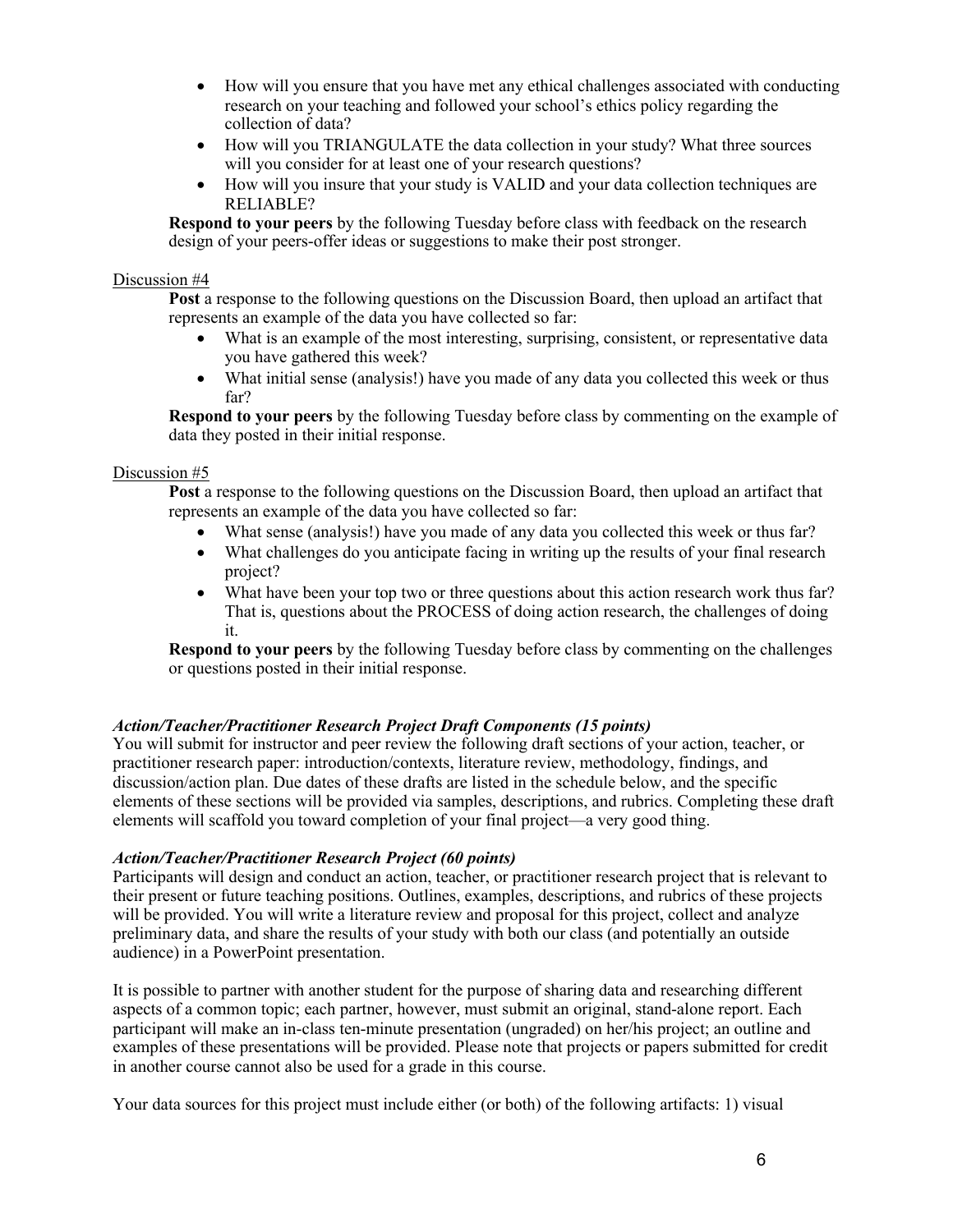representations (images or photographs of your classroom, students at work, etc.); 2) copies of instruments/data sources-including a sample of those submitted by students; 3) data set; and 4) student feedback related to your research question and your teaching intervention.

When considering research topics, you should identify a research question that really matters to you. It should be something about which you are curious and with which you are willing to spend time researching and learning.

## *Action/Teacher/Practitioner Research Impact Presentation (10 points)*

Working independently, you will identify an authentic, alternative, preferably contemporary media-based method through which you will share the impact of your teacher research—to an audience you care about and/or to an audience that you think should care about your teacher research work. While you will make a brief presentation of your individual research findings in class, the mission of this assignment is for you to design and enact a presentation that moves the public understanding of your study along. You might choose to create a presentation that highlights your project and findings. You might highlight the very importance of action, teacher, or practitioner research. You are encouraged to display and present these findings in an alternative setting and through creative means, with your primary goal being engaging in an exercise in demonstrating the significance of your research to the broader world. You may potentially share your project with the Secondary Program Faculty and members of the larger college or educational community.

# **Assessment and Mastery Grading**

All assignments will be evaluated holistically using a mastery grading system; the general rubric is described below, and a specific rubric provided with each assignment. A student must demonstrate "mastery" of each requirement of an assignment; doing so will result in a "B" level score. Only if a student additionally exceeds the expectations for that requirement—through quality, quantity, or the creativity of her/his work—will she/he be assessed with an "A" level score. With a mastery grading system, students must *choose* to "go above and beyond" in order to earn "A" level scores.

- 4 level score = Student work is well-organized, exceptionally thorough and thoughtful, candid, and completed in a professional and timely manner. Student followed all format and component guidelines, as well as including additional relevant component. Student supports assertions with multiple concrete examples and/or explanations. Significance and/or implications of observations are fully specified and extended to other contexts. Student work is exceptionally creative, includes additional artifacts, and/or intentionally supports peers' efforts.
- 3 level score = Student work is well organized, thorough, thoughtful, candid, and completed in a professional and timely manner. Student followed all format and component guidelines. Student supports assertions with concrete examples and/or explanations. Significance and/or implications of observations are fully specified.
- 2 level score = Student provides cursory responses to assignment requirements. Student did not follow all format and component guidelines. Development of ideas is somewhat vague, incomplete, or rudimentary. Compelling support for assertions is typically not provided.
- 1 level score = Student work is so brief that any reasonably accurate assessment is impossible.

## *Grading Scale*

 $A = 95-100\%$  $A = 90-94\%$  $B+=87-89%$  $B = 83-86%$  $B - 80 - 82\%$  $C = 70-79%$  $F =$  Below 70%

Incomplete (IN): This grade may be given to students who are passing a course but who may be unable to complete scheduled course work for a cause beyond reasonable control. The student must then complete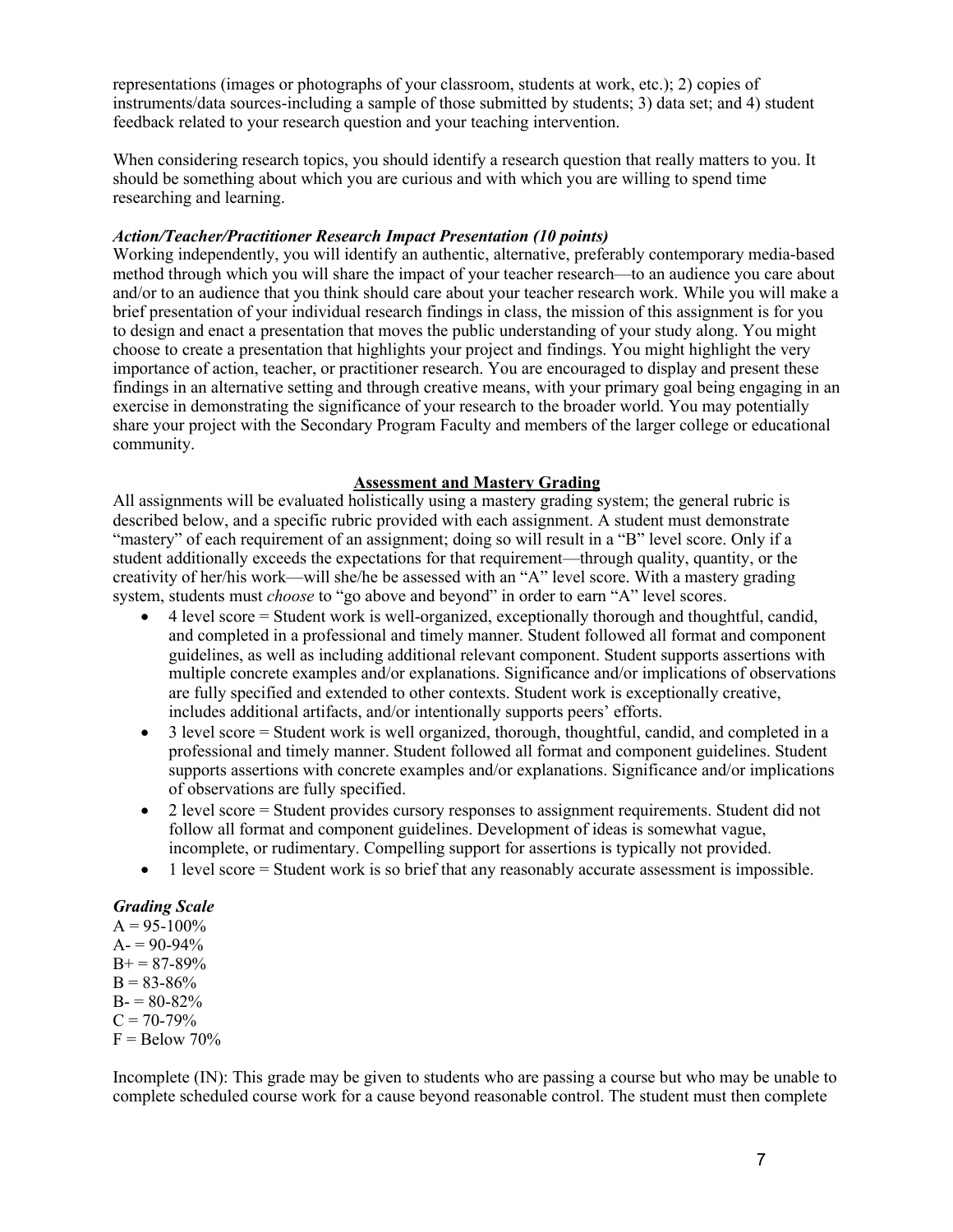all the requirements by the end of the ninth week of the next semester, not including summer term, and the instructor must turn in the final grade by the end of the 10th week. Faculty may grant an incomplete with a contract developed by the student with a reasonable time to complete the course at the discretion of the faculty member.

# *Assignments/Possible Points*

Attendance, Participation, and Peer Feedback  $= 15$  points Blackboard Participation and Assignments = 10 points Action/Teacher/Practitioner Research Project Draft Components = 15 points

- Introduction/Contexts
- Literature Review
- Methodology
- Findings
- Discussion/Action Plan

Action/Teacher/Practitioner Research Project (including presentation) = 60 points  $Total = 100$  point

# **Tk20 Performance-Based Assessment Submission Requirement**

Every student registered for any Secondary Education course with a required Tk20 performance-based assessment(s) (designated as such in the syllabus) is required to submit this/these assessment(s), the Teacher Research Project and Impact Presentation, to Tk20 through 'Assessments' in Blackboard (regardless of whether a course is an elective, a one-time course or part of an undergraduate minor). Failure to submit the assessment to Tk20 (through Blackboard) will result in the course instructor reporting the course grade as Incomplete (IN). Unless this grade is changed upon completion of the required Tk20 submission, the IN will convert to an F nine weeks into the following semester.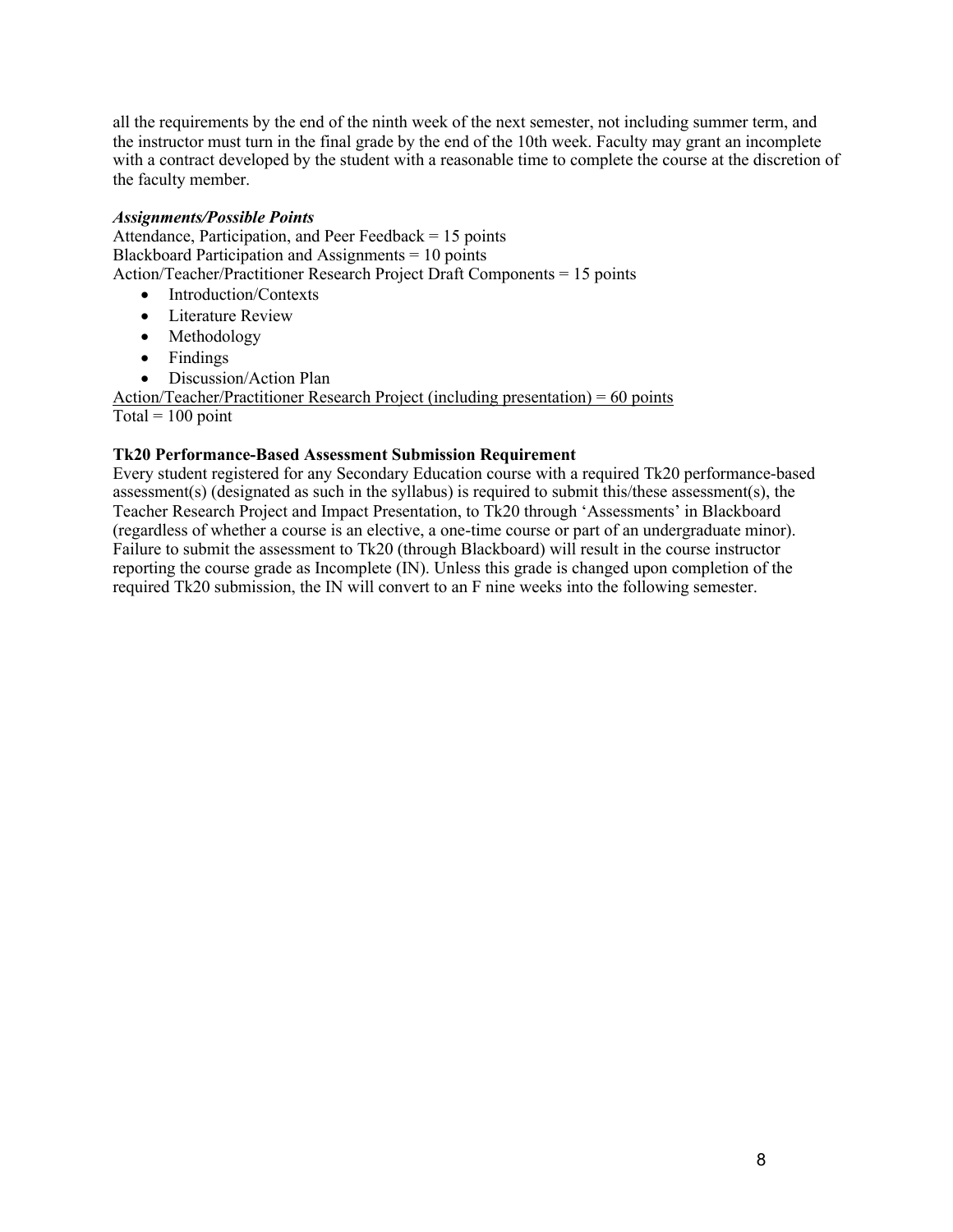# **Class Schedule**

| <b>Details</b>                                                     | <b>Topic/Activity</b>                                                                                                                                                                                                                                                                                                       | <b>Assignment due</b>                                                                                                                                                                                                                                                     | <b>Reading</b>                                                                                                                   |
|--------------------------------------------------------------------|-----------------------------------------------------------------------------------------------------------------------------------------------------------------------------------------------------------------------------------------------------------------------------------------------------------------------------|---------------------------------------------------------------------------------------------------------------------------------------------------------------------------------------------------------------------------------------------------------------------------|----------------------------------------------------------------------------------------------------------------------------------|
| Week 1<br>Jan 28<br>Whole Group<br>$4:30-7:10 \; pm$               | • Introductions, course<br>overview, syllabus,<br>requirements<br>• Introduction to<br>action/teacher/practition<br>er research and Youth<br>Participatory Action<br>Research (YPAR)<br>• Dissection of an Action<br>Research Project and<br>Timeline<br>• Research plans,<br>interventions, and data<br>collection methods | • Identify one research<br>article in your field, read<br>it, and begin to think<br>about how it relates to<br>the sections of your AR<br>project:<br>·Introduction/<br>Contexts<br>•Literature Review<br>•Methodology<br>•Findings<br>·Discussion/<br><b>Action Plan</b> | Review the<br>following:<br>http://gse.gmu.ed<br>u/research/tr/tr a<br>ction/                                                    |
| Week 2<br>Feb 4<br><b>Whole Group</b>                              | • What is action research?<br>• Choosing our research<br>model-AR or YPAR<br>• Dissection of an<br><b>Introduction</b>                                                                                                                                                                                                      | • Discussion Board<br>Assignment #1<br>• Be prepared to evaluate<br>the research article<br>selected last week using<br>the course AR rubric for<br><b>Introduction</b>                                                                                                   | • Bautista, et al<br>article<br>• Zenkov, et al<br>YPAR project<br>article                                                       |
| Week 3<br>Feb 11<br>Whole Group                                    | • What teaching/learning<br>questions might we<br>address?<br>• Developing research<br>questions, research plan,<br>and intervention<br>• Dissection of a<br><b>Literature Review</b><br>• Ways to gather baseline<br>data on your<br>class/students                                                                        | • Discussion Board<br>Assignment #2<br>$\bullet$ Draft<br>Introductions/Contexts<br>• Be prepared to evaluate<br>the research article<br>selected last week using<br>the course AR rubric for<br><b>Literature Review</b>                                                 | • Identify 2 articles<br>related to your<br>desired research<br>question<br>• Be prepared to<br>discuss the<br>literature review |
| Week 4<br>Feb 18<br>Online<br>Round #I                             | • Refining research<br>questions, research plan,<br>and intervention<br>• Dissection of a<br>Methodology<br>• Developing research<br>plan<br>• Practice gathering<br>baseline data on your<br>class/students                                                                                                                | • Peer feedback on draft<br>Introductions/<br>Context section<br>Be prepared to evaluate<br>the research article<br>selected last week using<br>the course AR rubric for<br><b>Methodology</b>                                                                            | $\bullet$ Identify 2<br>additional research<br>articles-come<br>prepared to<br>discuss the<br>methodology<br>section             |
| Week 5<br>Feb 25<br>Green Group<br><b>BlueJeans</b><br>Conferences | • Refining research<br>question, research plan,<br>and intervention<br>• Data collection!<br>• Gathering baseline data                                                                                                                                                                                                      | • Discussion Board<br>Assignment #3<br>• Draft Literature<br><b>Reviews</b>                                                                                                                                                                                               | • Identify 2 research<br>articles-come<br>prepared to<br>discuss the<br>baseline data<br>methodology                             |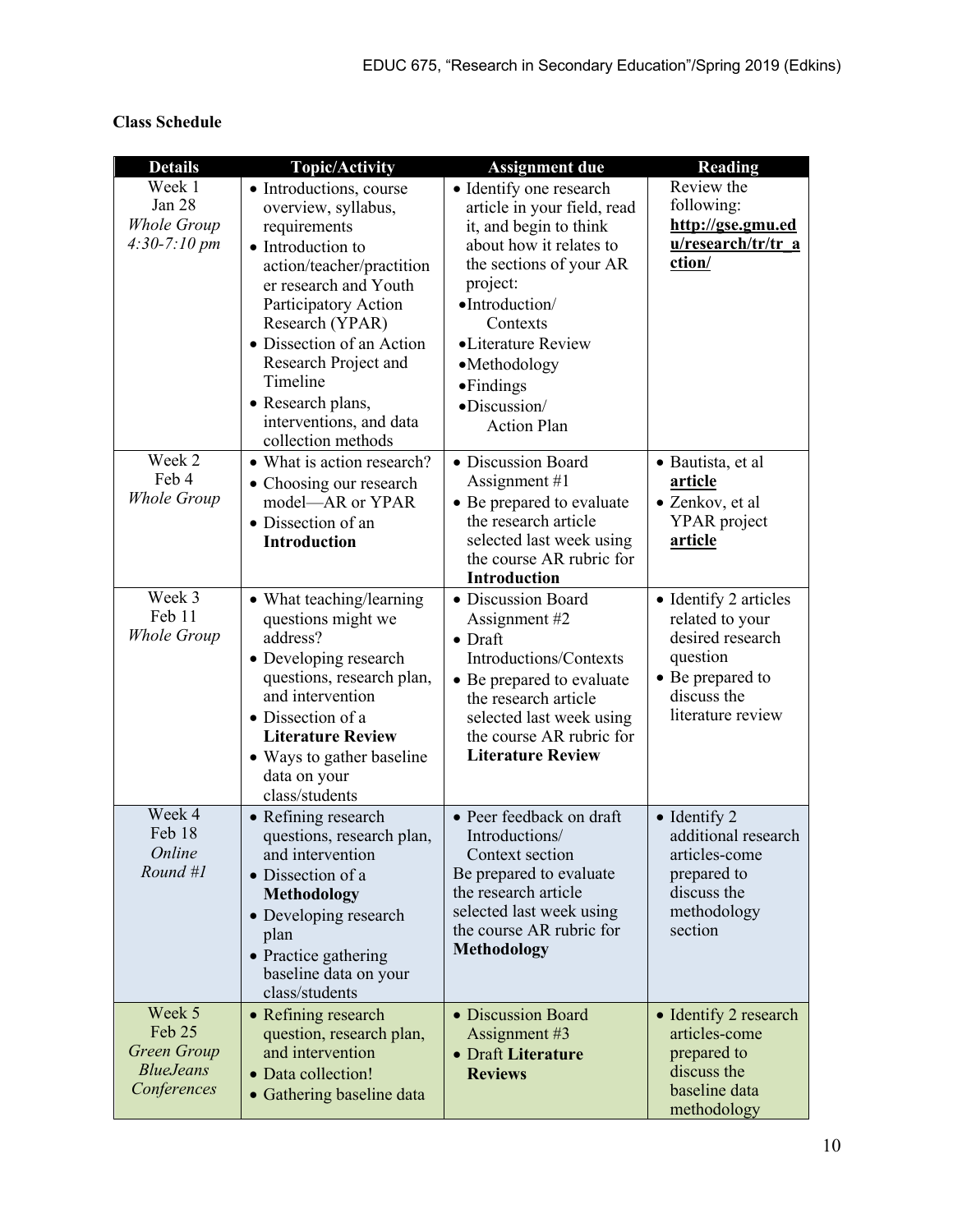|                                                                                                                                       | on your class/students                                                                                                                                             |                                                                                                                                                                                                                                                  | section                                                                                              |
|---------------------------------------------------------------------------------------------------------------------------------------|--------------------------------------------------------------------------------------------------------------------------------------------------------------------|--------------------------------------------------------------------------------------------------------------------------------------------------------------------------------------------------------------------------------------------------|------------------------------------------------------------------------------------------------------|
| Week 6<br>March 4<br><b>Gold Group</b><br><b>BlueJeans</b><br>Conferences                                                             | • Refining research<br>question, research plan,<br>and intervention<br>• Data collection!<br>• Gathering baseline data<br>on your class/students                   | • Discussion Board<br>Assignment #3<br>• Draft Literature<br><b>Reviews</b>                                                                                                                                                                      | • Identify 2 research<br>articles-come<br>prepared to<br>discuss the<br>baseline data<br>methodology |
| March 11<br>Mason<br><b>Spring Break</b>                                                                                              | · Classroom data<br>collection!                                                                                                                                    | • None                                                                                                                                                                                                                                           | $\bullet$ None                                                                                       |
| Class 7<br>March 18<br>Whole Group                                                                                                    | · Classroom data<br>collection!<br>• Our research plans,<br>interventions, and data<br>collection methods<br>• Dissection of a Findings<br>and Next Steps sections | • Peer feedback on draft<br><b>Literature Reviews</b><br>• Draft Methodologies<br>• Be prepared to evaluate<br>the research article<br>selected last week using<br>the course AR rubric for<br><b>Findings and Next</b><br><b>Steps</b> sections | • Identify 2 research<br>articles-come<br>prepared to<br>discuss                                     |
| Class 8<br>March 25<br>Individual<br>Conferences/<br>Office Hours<br>throughout the<br>week<br><b>BlueJeans</b> or<br><b>InPerson</b> | • Individual Conferences<br>· Classroom data<br>collection!                                                                                                        | • Peer feedback on draft<br><b>Methodologies</b>                                                                                                                                                                                                 | Identify 2<br>$\bullet$<br>research articles-<br>come prepared to<br>discuss                         |
| Class 9<br>April 1<br>Green Group<br><b>BlueJeans</b>                                                                                 | • Our data analyses,<br>patterns, outliers, and<br>findings<br>• Dissection of a<br>Discussion section<br>• Classroom data<br>collection!                          | • Discussion Board<br>Assignment #4<br>• Draft Findings                                                                                                                                                                                          | Identify 2<br>$\bullet$<br>research articles-<br>come prepared to<br>discuss                         |
| Class 10<br>April 8<br><b>Gold Group</b><br><b>BlueJeans</b>                                                                          | • Our data analyses,<br>patterns, outliers, and<br>findings<br>• Dissection of a<br>Discussion section<br>• Classroom data<br>collection!                          | • Discussion Board<br>Assignment #4<br>• Draft Findings                                                                                                                                                                                          | $\bullet$ Identify 2<br>research articles-<br>come prepared to<br>discuss                            |
| Class 11<br>April 15<br><b>School Division</b><br><b>Spring Break</b>                                                                 | • Peer review and<br>feedback using an<br>assignment rubric                                                                                                        | • Discussion Board<br>Assignment #5<br>• Draft Discussions<br>• Work on: Slides,                                                                                                                                                                 |                                                                                                      |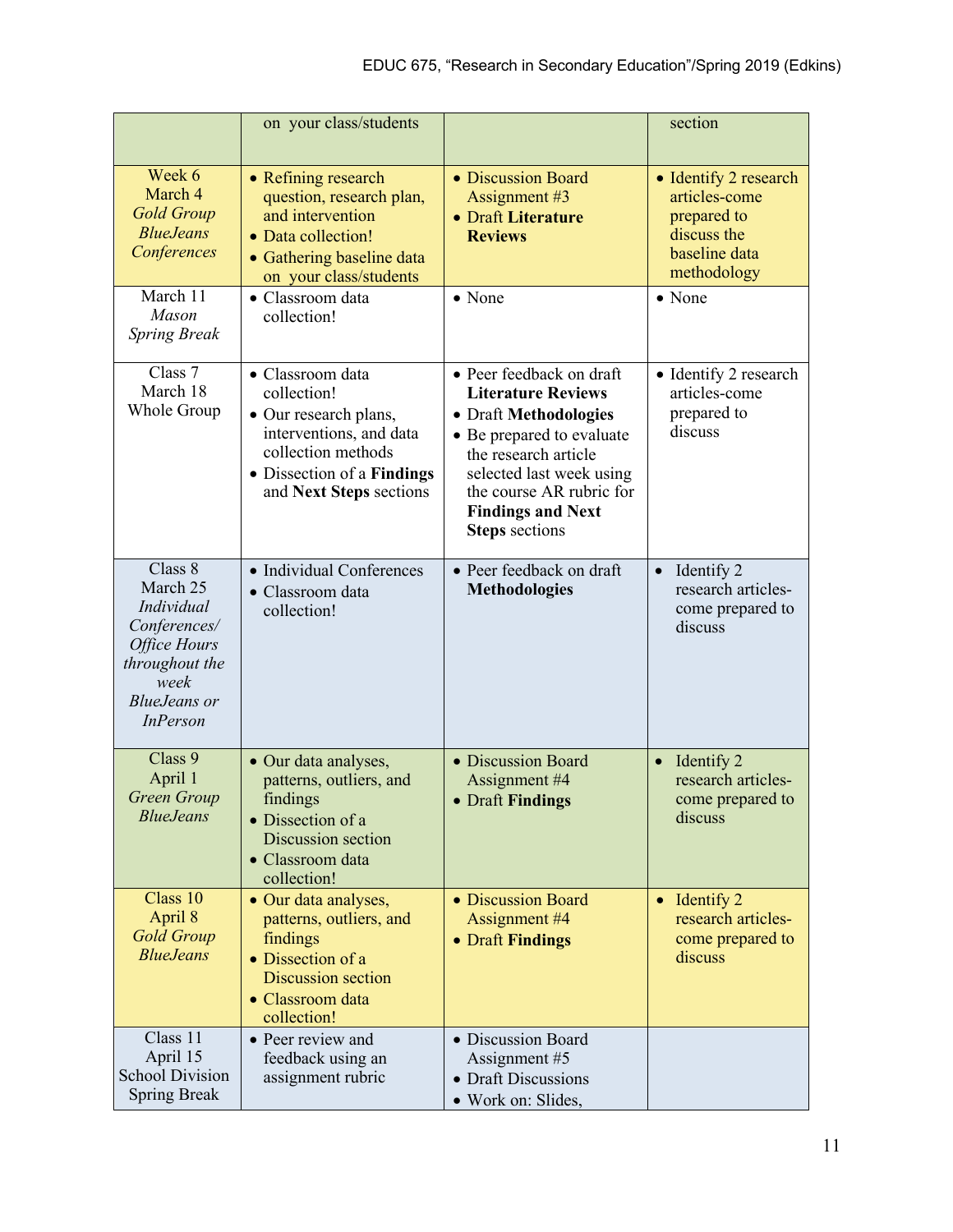| Online<br>Conference and<br><b>Office Hours</b><br>throughout the<br>week<br><i>BlueJeans</i>                         |                                                                                                                                                                                                         | Methods, Data, Drafts<br>• Peer feedback on draft<br><b>Findings</b> section                  |         |
|-----------------------------------------------------------------------------------------------------------------------|---------------------------------------------------------------------------------------------------------------------------------------------------------------------------------------------------------|-----------------------------------------------------------------------------------------------|---------|
| Class 12<br>April 22<br>Online<br>Conference and<br><b>Office Hours</b><br>throughout the<br>week<br><i>BlueJeans</i> | • Our data analyses,<br>patterns, outliers, and<br>findings<br>• Returning to the whole<br>research project<br>• Research presentation<br>requirements<br>• Course evaluations<br>• Polishing the paper | • Peer feedback on draft<br>Discussion section<br>• Work on: Slides,<br>Methods, Data, Drafts |         |
| Class $13$<br>April 29<br>Whole Group                                                                                 | • Research presentations                                                                                                                                                                                | • Research presentations                                                                      | • None! |
| Class 14<br>May 6                                                                                                     |                                                                                                                                                                                                         | Final research projects<br>and presentations due to<br>Blackboard/<br>Tk20 by May 8th         |         |

**Note:** Faculty reserves the right to alter the schedule as necessary, with notification to students.

# **Professional Dispositions**

Students are expected to exhibit professional behaviors and dispositions at all times. (See Secondary Education Handbook.)

# **Core Values Commitment**

The College of Education & Human Development is committed to collaboration, ethical leadership, innovation, research-based practice, and social justice. Students are expected to adhere to these principles: http://cehd.gmu.edu/values/.

# **GMU Policies and Resources for Students**

For information on the College of Education and Human Development, including program standards, please visit **https://cehd.gmu.edu/students/policies-procedures/**

# *Policies*

- Students must adhere to the guidelines of the Mason Honor Code (see **http://oai.gmu.edu/themason-honor-code/**).
- Students must follow the university policy for Responsible Use of Computing (see **http://universitypolicy.gmu.edu/policies/responsible-use-of-computing/**).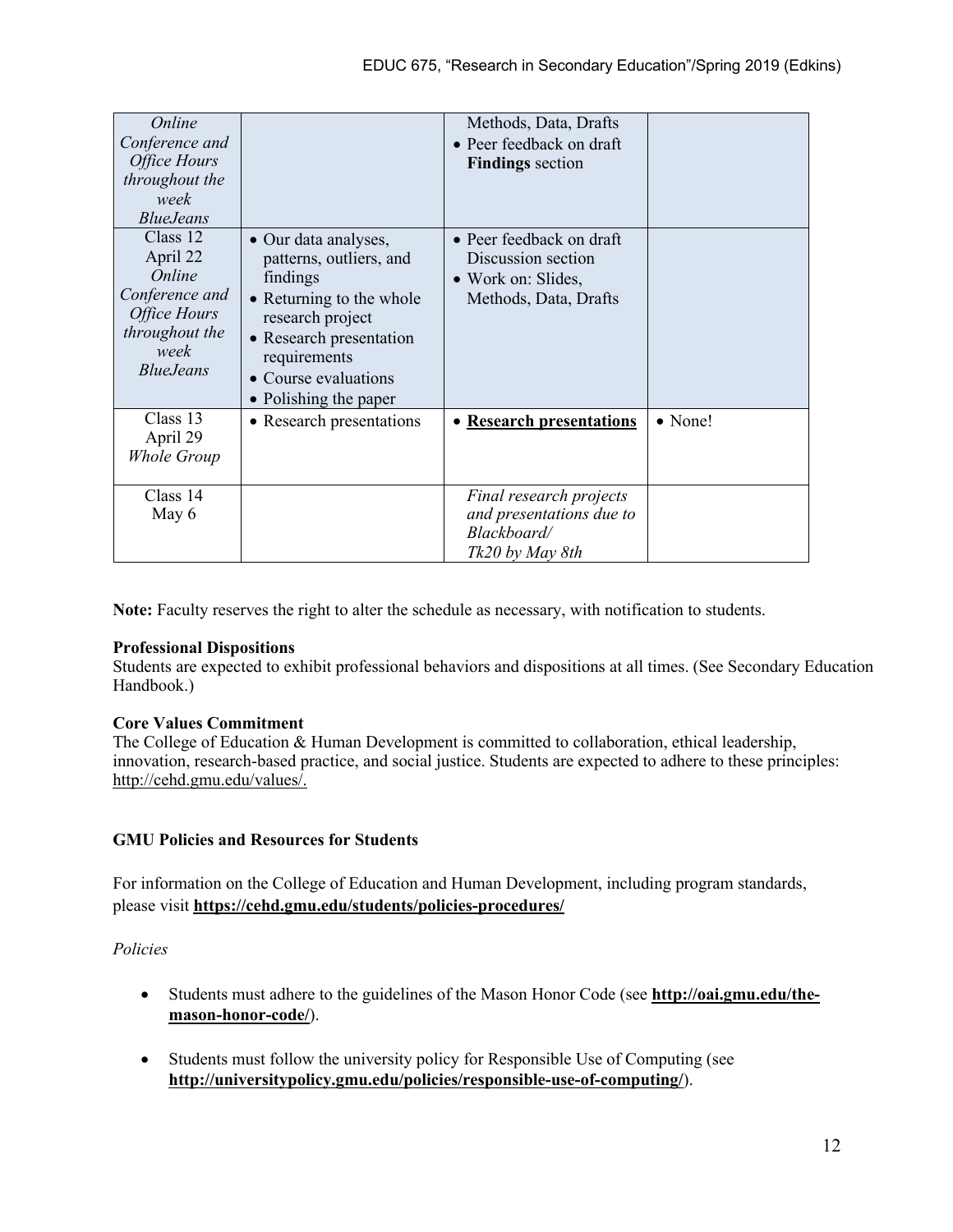- Students are responsible for the content of university communications sent to their Mason email account and are required to activate their account and check it regularly. All communication from the university, college, school, and program will be sent to students **solely** through their Mason email account.
- Students with disabilities who seek accommodations in a course must be registered with George Mason University Disability Services. Approved accommodations will begin at the time the written letter from Disability Services is received by the instructor (see **https://ds.gmu.edu/**).
- Students must silence all sound emitting devices during class unless otherwise authorized by the instructor.

# *Campus Resources*

- Support for submission of assignments to Tk20 should be directed to **tk20help@gmu.edu** or **https://cehd.gmu.edu/aero/tk20**. Questions or concerns regarding use of Blackboard should be directed to **http://coursessupport.gmu.edu/**.
- The Writing Center provides a variety of resources and services (e.g., tutoring, workshops, writing guides, handbooks) intended to support students as they work to construct and share knowledge through writing (see **http://writingcenter.gmu.edu/**).
- The Counseling and Psychological Services (CAPS) staff consists of professional counseling and clinical psychologists, social workers, and counselors who offer a wide range of services (e.g., individual and group counseling, workshops and outreach programs) to enhance students' personal experience and academic performance (see **http://caps.gmu.edu/**).
- The Student Support & Advocacy Center staff helps students develop and maintain healthy lifestyles through confidential one-on-one support as well as through interactive programs and resources. Some of the topics they address are healthy relationships, stress management, nutrition, sexual assault, drug and alcohol use, and sexual health (see **http://ssac.gmu.edu/**). Students in need of these services may contact the office by phone at 703-993-3686. Concerned students, faculty and staff may also make a referral to express concern for the safety or well-being of a Mason student or the community by going to **http://ssac.gmu.edu/make-a-referral/**.

# **For additional information on the College of Education and Human Development, please visit our website https://cehd.gmu.edu/.**

# **Human Subjects Research Review Process**

Any research or action, teacher, or practitioner research that will be publicly disseminated must have prior approval of the GMU Human Subjects Review Board (HSRB). Action, teacher, or practitioner research that is used solely for the purpose of studying pedagogical aspects may be conducted without additional permission but cannot be disseminated. Detailed information on what is involved in submitting a proposal to the Review Board is available from the following web site: **http://oria.gmu.edu/**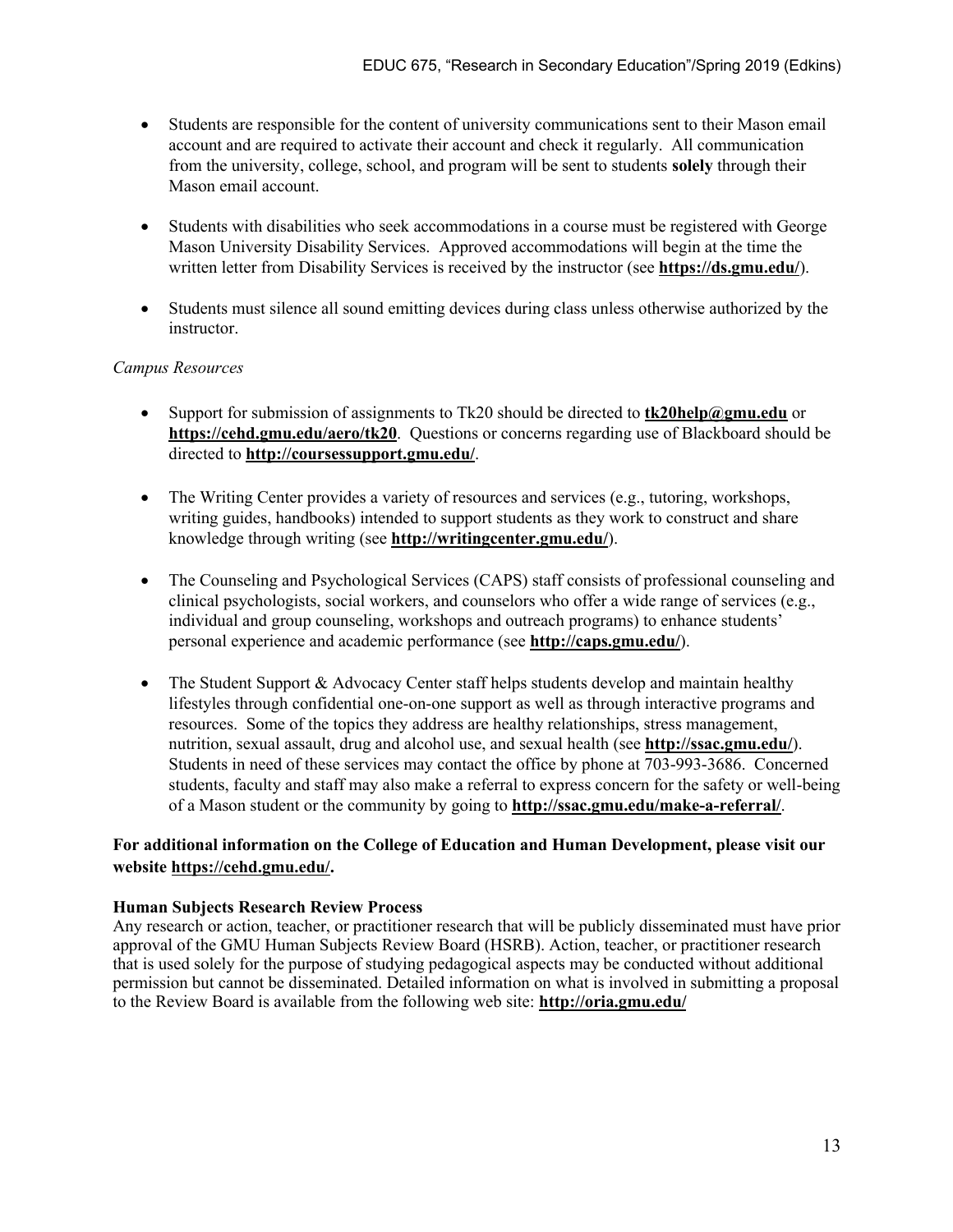#### **EDUC 675 Research in Secondary Education** *Teacher Research Project Description and Assessment Rubric (60 points) (Includes suggested page lengths for each section)*

# **Title Page and Abstract (2 points possible)**

Your title can be as creative as you like—take researcher/artistic license with this. In 125 to 150 words, what was your study about? What was your major finding? An abstract writing strategy: take one sentence from each section of your final project (introduction, literature review, methodology, findings, and discussion) to craft the perfect abstract.

# **Consider the following questions as you draft your title and abstract:**

- 1) Have you provided a single, articulate, concise paragraph of no more than 150 words?
- 2) Does your abstract concisely describe your purpose and the context, method, key findings, and significance of your research?

|                                 | Suggested 2 pages: 1 page for title, 1 page for abstract                                                                |                                                                                                                                                                                                                                    |                                                                                                                                                                                                         |                                                                                                                                                                            |  |
|---------------------------------|-------------------------------------------------------------------------------------------------------------------------|------------------------------------------------------------------------------------------------------------------------------------------------------------------------------------------------------------------------------------|---------------------------------------------------------------------------------------------------------------------------------------------------------------------------------------------------------|----------------------------------------------------------------------------------------------------------------------------------------------------------------------------|--|
| <b>Rubric</b><br><b>Score</b>   | Does not meet<br>expectations                                                                                           | <b>Approaches</b><br>expectations                                                                                                                                                                                                  | <b>Meets</b><br>expectations                                                                                                                                                                            | <b>Exceeds</b><br>expectations                                                                                                                                             |  |
| <b>Title</b><br>and<br>Abstract | Project is so brief,<br>incomplete, or off-<br>topic that any<br>reasonably<br>accurate<br>assessment is<br>impossible. | Project includes only<br>general statements<br>about the study.<br>Information on<br>methods and<br>procedures to be<br>followed is sketchy or<br>missing. Falls short of<br>150 words or greatly<br>exceeds the 150-word<br>limit | Project includes an<br>identifiable summary<br>(max 150 words) that<br>addresses the purpose<br>of the study. Touches<br>on methods and<br>procedures to be<br>followed, but is not<br>sharply focused. | Project includes a<br>concise (max 150)<br>words) summary that<br>reports factually on the<br>purpose of the study<br>and the methods and<br>procedures to be<br>followed. |  |

# **Introduction, Rationale, Area of Focus, and Research Questions (5 points possible)**

Briefly describe the setting, including the community, school, students, and other relevant information. Demographic information in your introduction should focus on your school, while demographic information in your methodology should focus specifically on the students you worked with in your study. What is the purpose of your study? What problem or issue are you addressing? Describe why the concerns are important to you and what your research might help you learn as a result of its conduct. What is its background and significance? What is (are) your research question(s)? Do you have a hypothesis? If so, what is it and how did you formulate it? Be sure that your research questions steer you toward a descriptive response. Consider the following questions as you draft your introduction, rationale, area of focus, and research questions:

- 1) Have you explained the outgrowth of your study?
- 2) Have you offered perspectives that shaped this question for you?
- 3) Have you situated the study in terms of explaining the outgrowth of these questions in the context of your work? (e.g., your students, classroom, school, district)
- 4) Have you clearly and concisely explained why this research is important? Have you Intro Section Guidelines addressed the broader educational and social significance of this research?
- 5) Have you clearly and concisely stated the research problem?
- 6) Have you clearly and concisely stated your main research question and any sub-questions?

# **Suggested 3-4 pages**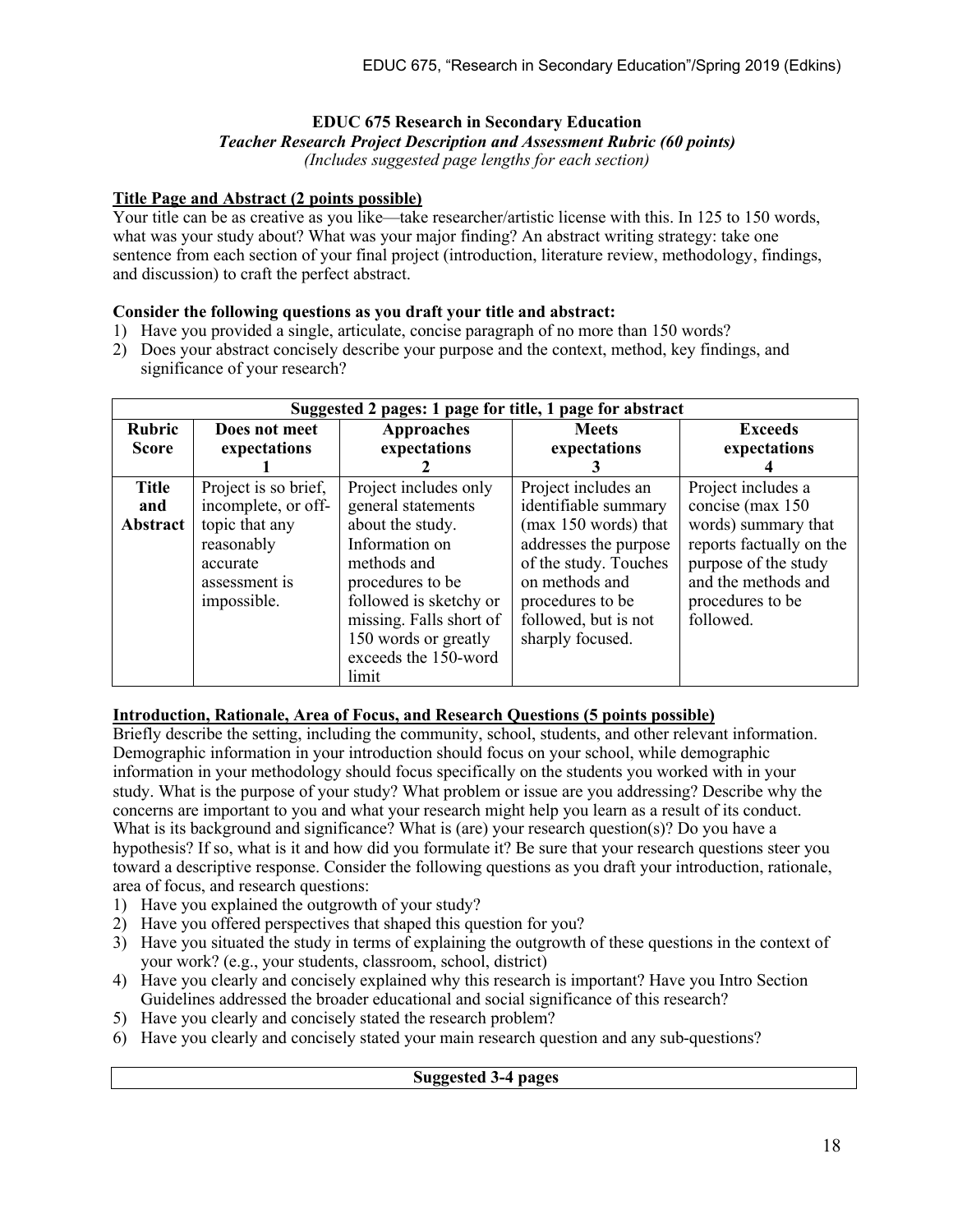| <b>Rubric Score</b> | Does not meet<br>expectations | <b>Approaches</b><br>expectations | <b>Meets</b><br>expectations | <b>Exceeds</b><br>expectations |
|---------------------|-------------------------------|-----------------------------------|------------------------------|--------------------------------|
|                     |                               |                                   |                              |                                |
| Introduction,       | Project is so                 | Project includes                  | Project includes an          | Project includes a             |
| Rationale,          | brief,                        | minimal information               | adequate                     | sound                          |
| Area of             | incomplete, or                | on the                            | context/theoretical          | context/theoretical            |
| Focus, and          | off topic that any            | context/theoretical               | framework for the            | framework for the              |
| Research            | reasonably                    | framework for the                 | study and a                  | study and a                    |
| <b>Questions</b>    | accurate                      | study. Does not offer             | defensible rationale         | compelling                     |
|                     | assessment is                 | a rationale for the               | for its execution,           | rationale for its              |
|                     | impossible.                   | study's execution, or             | though one or both           | execution. Clearly             |
|                     |                               | does so only                      | may be weakly                | and explicitly states          |
|                     |                               | superficially.                    | developed. Explicitly        | the research                   |
|                     |                               | Explicitly states the             | states the research          | question and                   |
|                     |                               | research question and             | question and purpose         | purpose of the                 |
|                     |                               | purpose of the study.             | of the study.                | study.                         |

# **Literature Review (8 points possible)**

In order to properly address a research question you need to be familiar with previous investigations of your topic. You should conduct a literature review in which you cite and synthesize a minimum of ten (10) sources and discuss how they informed your design. Teacher research appeals to a broad range of research resources, including reports of teachers' experiences. Transitions should connect one annotated source with the next. At the end of the literature review, include a one-paragraph summary of the major discoveries in your review, connecting these to the focus of your study. References must be from refereed journals, books (generally not textbooks), curriculum resources, and scholarly compilations. NOTE: The literature review should emphasize synthesis and analysis (Bloom, 1956, 1984). *Use direct quotes very sparingly.* Craft your literature review as a story of the study of your topic. Consider the following questions as you draft your literature review:

- 1) Did you conduct an ongoing literature review which informed your research?
- 2) Is the review relevant and connected to your study?
- 3) Is the review adequate, coherent, and analytical?
- 4) Does the review include references from a variety of sources?
- 5) Is the review integrated into a conceptual framework with a mapping of the theories, literature, and phenomena that help to inform your study?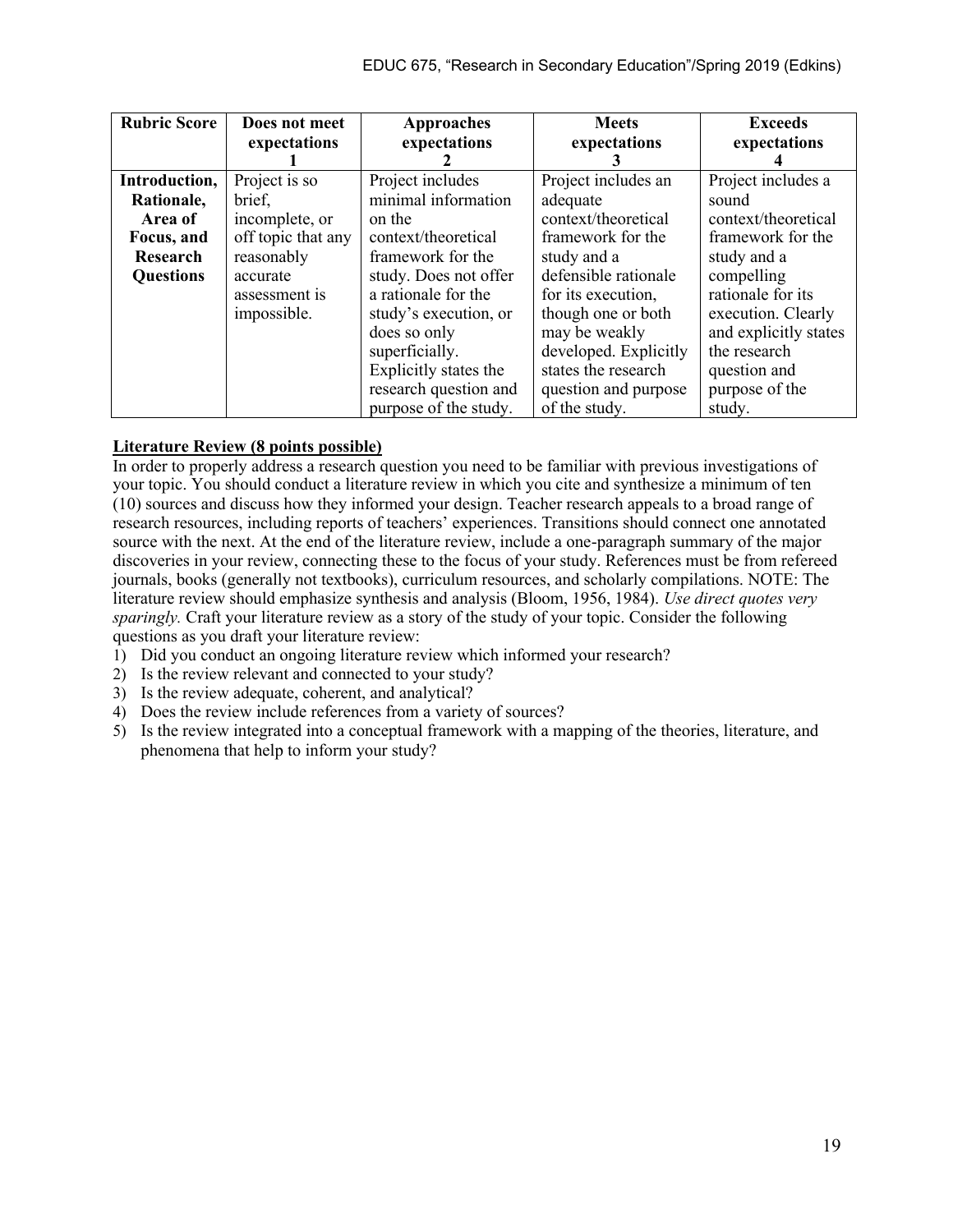|               | <b>Suggested 4-6 pages</b> |                       |                            |                       |
|---------------|----------------------------|-----------------------|----------------------------|-----------------------|
| <b>Rubric</b> | Does not meet              | <b>Approaches</b>     | <b>Meets</b>               | <b>Exceeds</b>        |
| <b>Score</b>  | expectations               | expectations          | expectations               | expectations          |
|               |                            |                       |                            |                       |
| Literature    | Project is so              | Project includes      | Project includes at least  | Project includes at   |
| <b>Review</b> | brief, incomplete,         | fewer than 8 peer-    | 8 peer-reviewed cites,     | least 10 peer-        |
|               | or off-topic that          | reviewed cites,       | published reports of       | reviewed cites,       |
|               | any reasonably             | published reports of  | empirical research.        | published reports of  |
|               | accurate                   | empirical research.   | Highlights gaps in the     | empirical research.   |
|               | assessment is              | Does not explicitly   | literature to which the    | Highlights gaps in    |
|               | impossible.                | highlight gaps in the | proposed study will        | the literature to     |
|               |                            | literature to which   | respond. Organizes the     | which the proposed    |
|               |                            | the proposed study    | literature by identifiable | study will respond.   |
|               |                            | will respond.         | themes, although           | Organizes the         |
|               |                            | Summarizes cited      | organization within        | literature by clearly |
|               |                            | works sequentially,   | themes may follow no       | identifiable themes,  |
|               |                            | rather than           | clear or consistent        | proceeding from       |
|               |                            | synthesizes and       | pattern of presentation.   | general to more       |
|               |                            | organizes them        | Attempts to synthesize     | specific within each  |
|               |                            | thematically. Relies  | referenced sources.        | theme. Effectively    |
|               |                            | heavily on direct     | Uses few direct quotes.    | synthesizes           |
|               |                            | quotes.               |                            | referenced sources,   |
|               |                            |                       |                            | using few, if any,    |
|               |                            |                       |                            | direct quotes.        |

# **Description of the Method (15 points possible)**

In this section describe how you implemented your research. Include a description of subjects (i.e., students, teachers, administrators), the context of the research, the strategies and materials (put sample material in an appendix), the number and total time of each research session, and a complete description of the methodologies. Repeat your question(s) in this section—remind us often what you are studying. Describe how you selected your subject sample—why did you choose these individuals and who are they, in terms of gender, ethnicity, age, grade level, language/culture, and educational achievement? Describe ALL of your methods, including what influenced the selection of your methodology and design, what measures you took to assure the validity of your study, and how you triangulated your data. Be sure to include a table and timeline of your methods—what you collected and when. Be sure to describe what type of data you collected—for example, did you do a needs assessment (e.g., via a test) to address student achievement, and then design and implement a new instructional strategy? Or did you observe a group of students to see how they behaved in a particular context, and then interview them to ascertain their reasons? Did you do a series of in-depth interviews with students or teachers? How do the data relate to your research question? How do they relate to your masters curriculum? Finally, describe how you planned to make sense of—analyze—your data in light of your research question(s). Provide rich descriptions of HOW you reviewed your data, the themes that became apparent in your reviews, and your ultimate findings.

## **Consider the following questions as you draft your literature review:**

- 1) Have you described your research context, including your community, school, and classroom contexts?
- 2) Have you included demographic information of participants?
- 3) Did you include your reflection of the problem (e.g., behaviors observations, possible causes)?
- 4) Have you explained the reasons for your pedagogies based on your observations of your classroom and the literature reviewed?
- 5) Have you described in detail what data you collected, how you collected it, and when you collected it,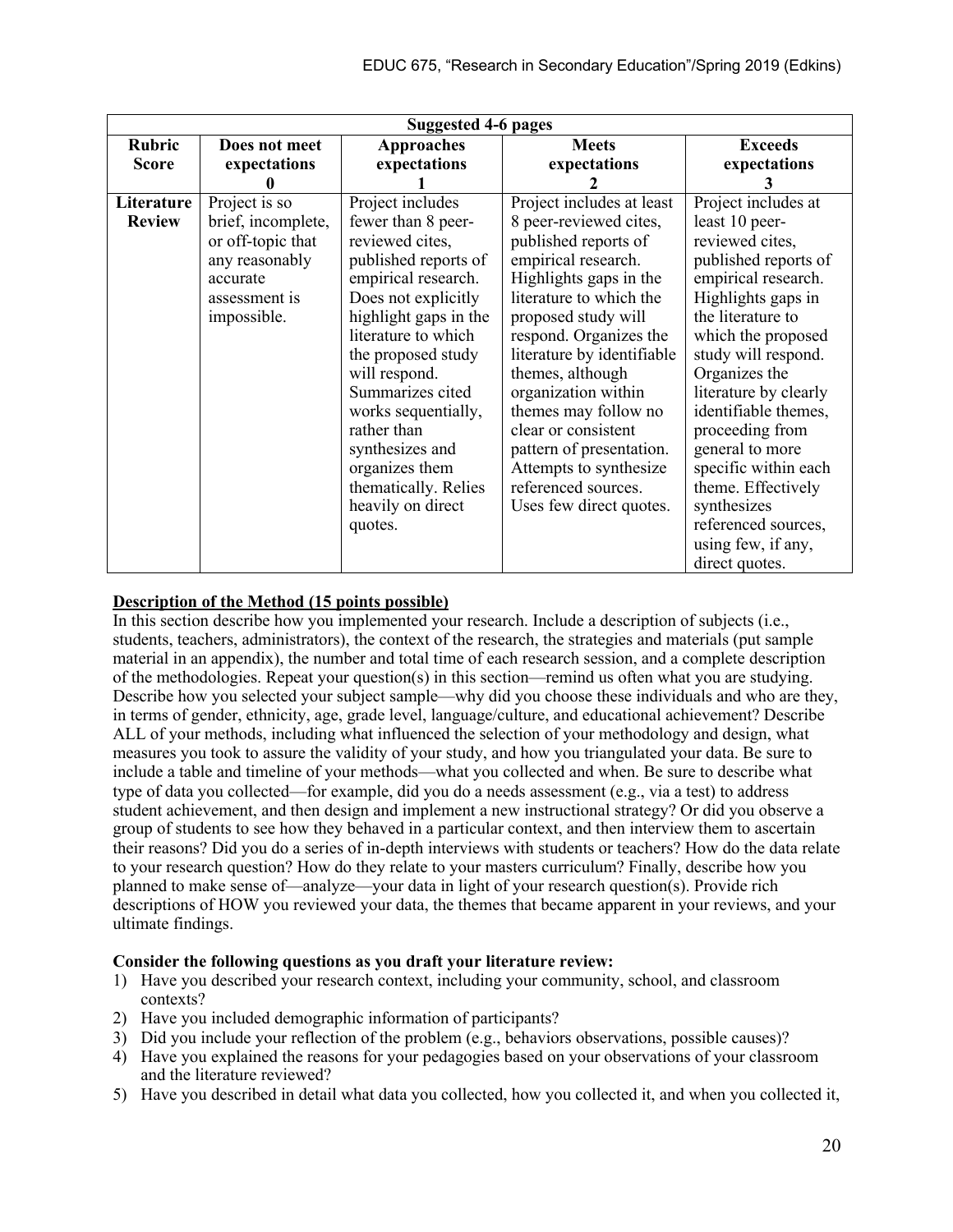including data generated from your pedagogies and strategies?

- 6) Are your data from multiple sources?
- 7) Did you include a description of the pedagogical strategies you enacted?
- 8) Did you explain how you analyzed your data?
- 9) Have you included and explained the role of your peers in your data interpretations and validation?
- 10) Did you explore using visuals and technologies for analyzing and displaying your findings in a coherent manner?

|                    | Suggested 4-6 pages  |                           |                       |                       |  |
|--------------------|----------------------|---------------------------|-----------------------|-----------------------|--|
| <b>Rubric</b>      | Does not meet        | <b>Approaches</b>         | <b>Meets</b>          | <b>Exceeds</b>        |  |
| <b>Score</b>       | expectations         | expectations              | expectations          | expectations          |  |
|                    |                      |                           |                       |                       |  |
| <b>Description</b> | Project is so brief, | Project includes          | Project includes      | Project includes      |  |
| of the             | incomplete, or off-  | explanation of the        | explanation of the    | explanation and       |  |
| <b>Method</b>      | topic that any       | study design,             | study design,         | justification of the  |  |
|                    | reasonably           | procedures followed,      | procedures followed,  | appropriateness of    |  |
|                    | accurate             | sampling methods,         | sampling methods,     | the study design,     |  |
|                    | assessment is        | and analytical tools      | and analytical tools  | procedures followed,  |  |
|                    | impossible.          | (including any            | (including any        | sampling methods,     |  |
|                    |                      | statistical tests), given | statistical tests),   | data collection and   |  |
|                    |                      | the stated purpose of     | given the stated      | analytical tools      |  |
|                    |                      | the study;                | purpose of the study. | (including any        |  |
|                    |                      | explanations,             | Discusses ethical     | statistical tests),   |  |
|                    |                      | however, are not fully    | issues raised by the  | given the stated      |  |
|                    |                      | developed. Mentions       | study and how they    | purpose of the study. |  |
|                    |                      | ethical issues raised     | were addressed.       | Discusses ethical     |  |
|                    |                      | by the study but          |                       | issues raised by      |  |
|                    |                      | addresses them only       |                       | study and explains    |  |
|                    |                      | superficially.            |                       | how they were         |  |
|                    |                      |                           |                       | addressed.            |  |

## **Results and Findings (15 points possible)**

In this section, indicate what you discovered or found as a result of your data gathering. Focus on results that are related to your research concern and answer your research questions or shed light on your research hypotheses. Introduce your findings before you begin to describe them, and remind us of your research question again. Organize this section in a way that makes sense for your data/findings—by student, by theme, by data source, etc. Use illustrative examples from your data to SHOW us your findings. Use tables to summarize and SHOW us what you've learned. Focus on what's truly interesting in your findings, even if you have limited data to support this. Feel free to use mini case studies to illustrate your findings, through the lens of a few students. Remember that the goal is to share what you learned about your teaching for yourself first; our goal is not NECESSARILY to extract findings that will be generalizable across EVERY teaching setting. Interpret your data in as much detail as possible, describing whether or not—or how—your findings corroborated your expectations. Were there any surprises in your findings? Can you think of alternative explanations for your findings?

## **Consider the following questions as you draft your results/findings:**

- 1) Did you restate your research question and what was found through your research?
- 2) Are the findings thoroughly and adequately presented?
- 3) Is there convincing evidence to support your themes?
- 4) Is there connection and coherence among the separate themes?
- 5) Did you explain your findings to peers and colleagues to gain their perspectives on your interpretations?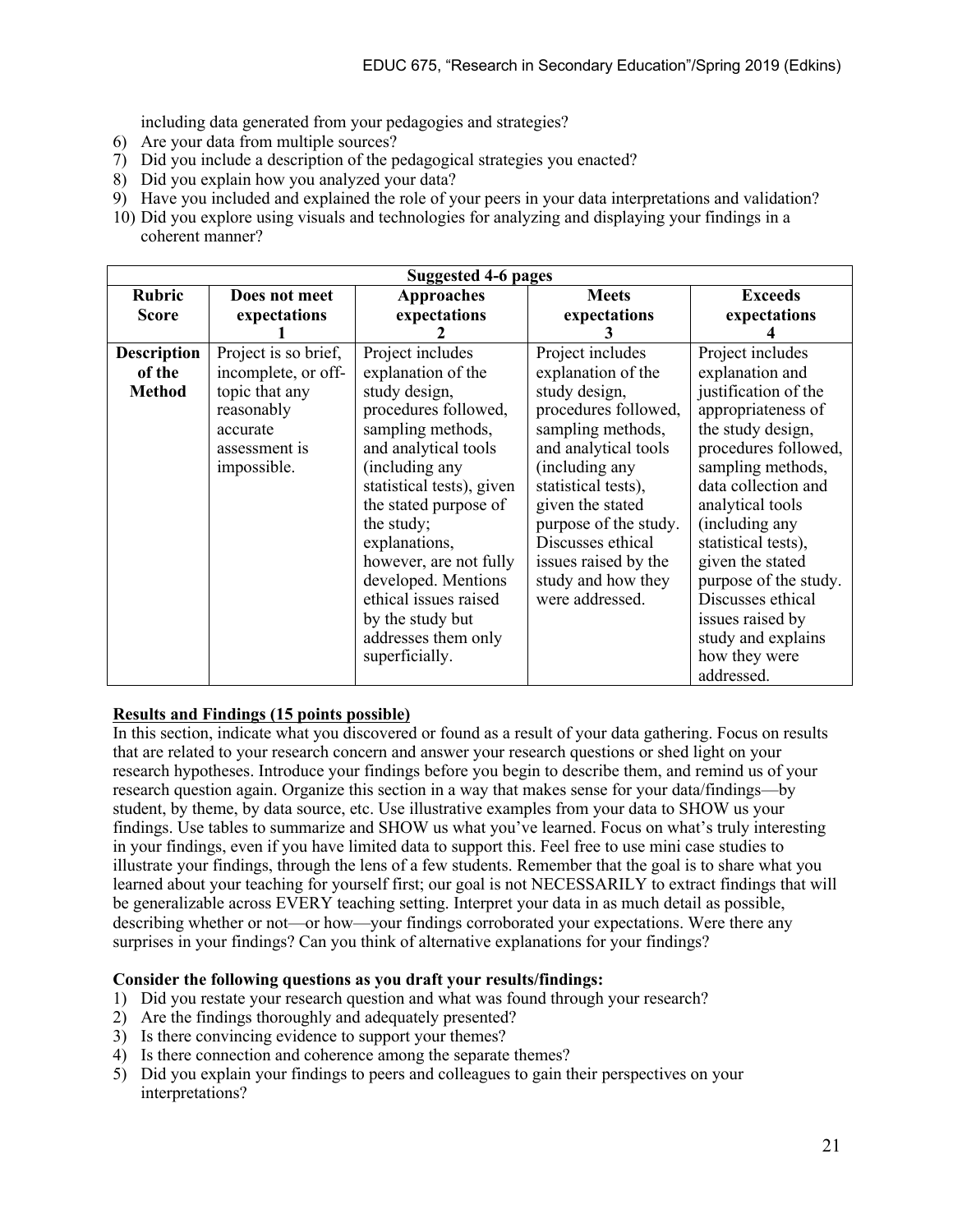|                 | <b>Suggested 8-12 pages</b> |                      |                            |                      |
|-----------------|-----------------------------|----------------------|----------------------------|----------------------|
| <b>Rubric</b>   | Does not meet               | <b>Approaches</b>    | <b>Meets</b>               | <b>Exceeds</b>       |
| <b>Score</b>    | expectations                | expectations         | expectations               | expectations         |
|                 |                             |                      | 3                          |                      |
| <b>Results</b>  | Project is so               | Project includes     | Project includes           | Project includes     |
| and             | brief,                      | reporting and        | reporting and              | reporting and        |
| <b>Findings</b> | incomplete, or              | interpretation of    | interpretation of          | interpretation of    |
|                 | off-topic that any          | narrative and        | narrative and numerical    | narrative and        |
|                 | reasonably                  | numerical data with  | data accurately,           | numerical data       |
|                 | accurate                    | little apparent      | objectively, and           | accurately,          |
|                 | assessment is               | concern for accuracy | concisely. For the most    | objectively, and     |
|                 | impossible.                 | and objectively.     | part, analytical tools are | concisely using      |
|                 |                             | Analytical tools are | appropriate to the         | analytical tools     |
|                 |                             | inappropriate to the | methodology. Does not      | appropriate to the   |
|                 |                             | methodology.         | highlight explicit links   | methodology.         |
|                 |                             | Provides, at best,   | between study              | Highlights explicit  |
|                 |                             | tenuous links        | outcomes, hypotheses       | links between study  |
|                 |                             | between study        | (if stated), and the       | outcomes, hypotheses |
|                 |                             | outcomes, hypotheses | original research          | (if stated), and the |
|                 |                             | (if stated), and the | question; however, such    | original research    |
|                 |                             | original research    | links may logically be     | question.            |
|                 |                             | question.            | implied.                   |                      |

# **Discussion, Reflection, Implications, Recommendations, Impact Presentation, and Action Plan (10 points possible)**

In this section reflect on the findings of your data collection and discuss what they might mean to you as a teacher and teacher researcher. What did you learn from the study? How did it relate to your masters curriculum? How will it influence your teaching—that is, based on the results and themes that emerged from the study, what changes will you make in your teaching? How will you share these findings with others—specifically, how did you share your project and its results via your "Impact Presentation"? What are the implications for future research? Speculate on what it would mean if your data pointed in one direction versus another. Again, focus on what's truly interesting in your data/findings, even if you have limited information to support this. Make some bold recommendations for how we might serve students better. Be sure to describe what all of this information—the teacher research process, your data, your findings—mean to you as a professional and a person**.** Describe how you might share the findings of your paper—with your principal, your grade level team, other teachers who are working with these students, use it in a workshop, claim it as an area of expertise on your resume, etc. Be sure to describe potential implications of your study and its findings for other teachers and for education policymakers.

## **Consider the following questions as you draft your discussion, reflection, implications, recommendations, and action plan:**

- 1) Have you adequately explained the implications of your study for your students' learning?
- 2) Have you adequately explained the implications of your study for your professional development?
- 3) Have you adequately explained the implications of your study for your teaching and reframing of your practice?
- 4) Have you adequately explained the implications of your study for the education field?
- 5) Have you adequately explained the relevance of your study for national and state education standards?
- 6) Have you discussed any limitations?
- 7) Have you identified areas for future research possibilities?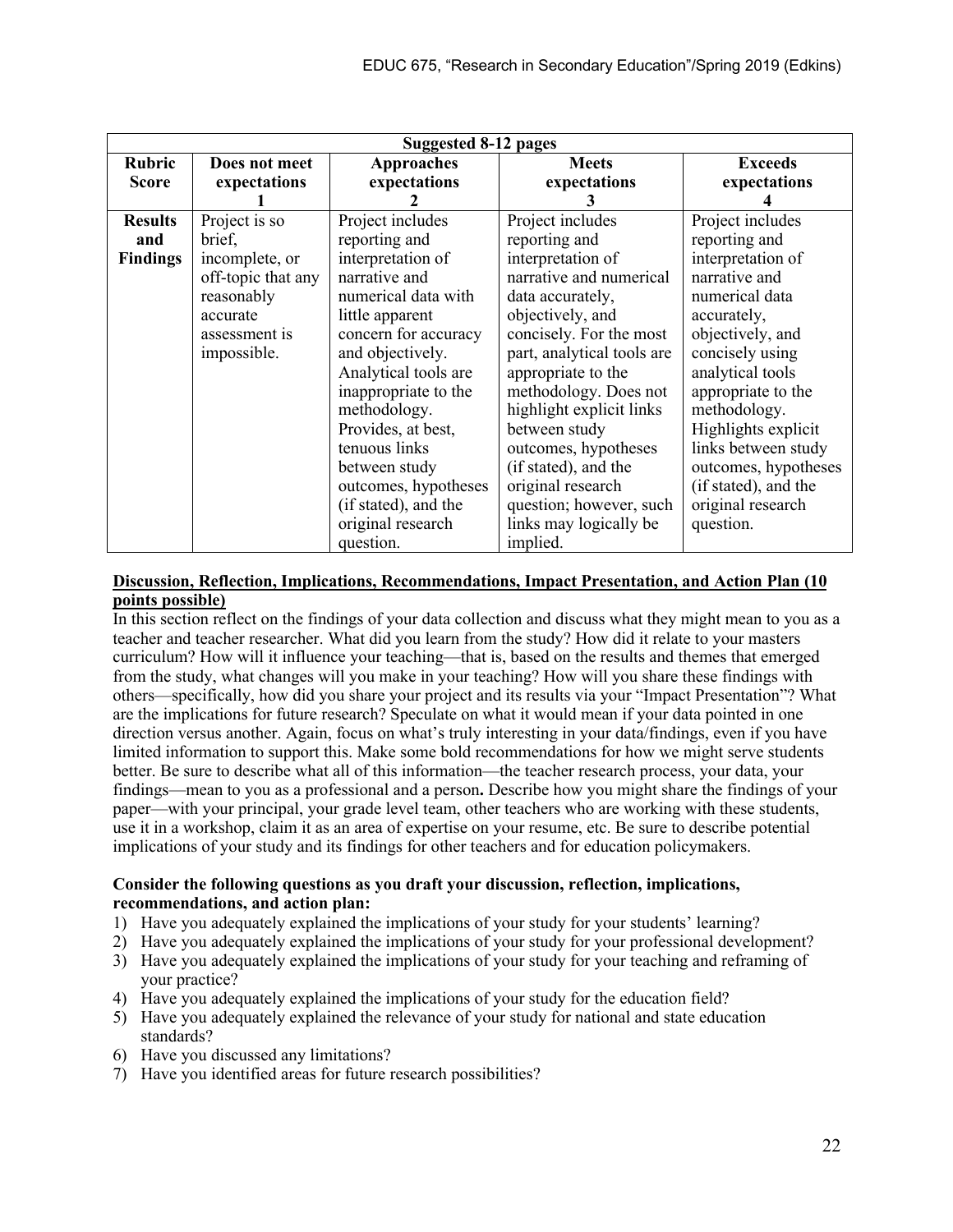| <b>Suggested 4-6 pages</b>                                                             |                                                                                                                                 |                                                                                                                                                                                                                                                                                                                                                                                                                                                                                                                                     |                                                                                                                                                                                                                                                                                                                                                                                                                                  |                                                                                                                                                                                                                                                                                                                                                                                                                                                                                                                    |
|----------------------------------------------------------------------------------------|---------------------------------------------------------------------------------------------------------------------------------|-------------------------------------------------------------------------------------------------------------------------------------------------------------------------------------------------------------------------------------------------------------------------------------------------------------------------------------------------------------------------------------------------------------------------------------------------------------------------------------------------------------------------------------|----------------------------------------------------------------------------------------------------------------------------------------------------------------------------------------------------------------------------------------------------------------------------------------------------------------------------------------------------------------------------------------------------------------------------------|--------------------------------------------------------------------------------------------------------------------------------------------------------------------------------------------------------------------------------------------------------------------------------------------------------------------------------------------------------------------------------------------------------------------------------------------------------------------------------------------------------------------|
| <b>Rubric Score</b>                                                                    | Does not<br>meet<br>expectation<br>1                                                                                            | <b>Approaches</b><br>expectations<br>2                                                                                                                                                                                                                                                                                                                                                                                                                                                                                              | <b>Meets</b><br>expectations<br>3                                                                                                                                                                                                                                                                                                                                                                                                | <b>Exceeds</b><br>expectations<br>4                                                                                                                                                                                                                                                                                                                                                                                                                                                                                |
| Discussion,<br>Reflection,<br>Implications,<br>Recommendation<br>s, and Action<br>Plan | Project is so<br>brief,<br>incomplete,<br>or off topic<br>that any<br>reasonably<br>accurate<br>assessment<br>is<br>impossible. | Project<br>addresses<br>practical<br>implications of<br>study findings<br>including how<br>they will be<br>shared with<br>others. Attempts<br>to discuss<br>threats to<br>validity, but<br>does so<br>superficially<br>and/or fails to<br>offer antidotes.<br>Does not<br>consistently<br>support<br>assertions or<br>interpretations<br>using sound<br>arguments<br>consistent with<br>study findings.<br>Does not<br>describe<br>recommendation<br>s for future<br>research, or how<br>results will be<br>applied in<br>practice. | Project addresses<br>theoretical/practical<br>implications of study<br>findings including how<br>they will be shared<br>with others. Highlights<br>threats to validity,<br>reporting on how they<br>were addressed.<br>Supports<br>assertions/interpretatio<br>ns using sound<br>arguments consistent<br>with study findings.<br>Does not describe<br>recommendations for<br>future research, or how<br>results will be applied. | Project includes<br>evaluation of the<br>study's strengths and<br>weaknesses. Addresses<br>theoretical/practical<br>implications of study<br>findings including how<br>they will be shared<br>with others. Highlights<br>threats to validity,<br>reporting on how they<br>were addressed.<br>Supports<br>assertions/interpretatio<br>ns using sound<br>arguments consistent<br>with study findings.<br>Describes<br>recommendations for<br>future research, and<br>how results will be<br>applied in the practice. |

# **References, Appendices, Writing Styles, Mechanics, and General Notes (5 points possible)**

Include a complete list of references in APA format. Append all appropriate materials, including, if relevant, any questionnaires, inventories, assessments, sample student work, etc. Include at least one example of each tool you use—it's ideal to include one blank version and one version completed by one of your research subjects. In addition, follow these general guidelines:

- The model for your study report is not a masters thesis nor traditional class research paper, but rather an article prepared for submission to a journal that focuses more on practice than theory.
- You may find it helpful to select a journal whose research emphasis and readership match your research topic and follow its manuscript submission criteria.
- It is expected that the entire project will be described in a 25-30 page paper; please do not exceed the 30-page limit.
- Write in the past tense as much as it makes sense to do so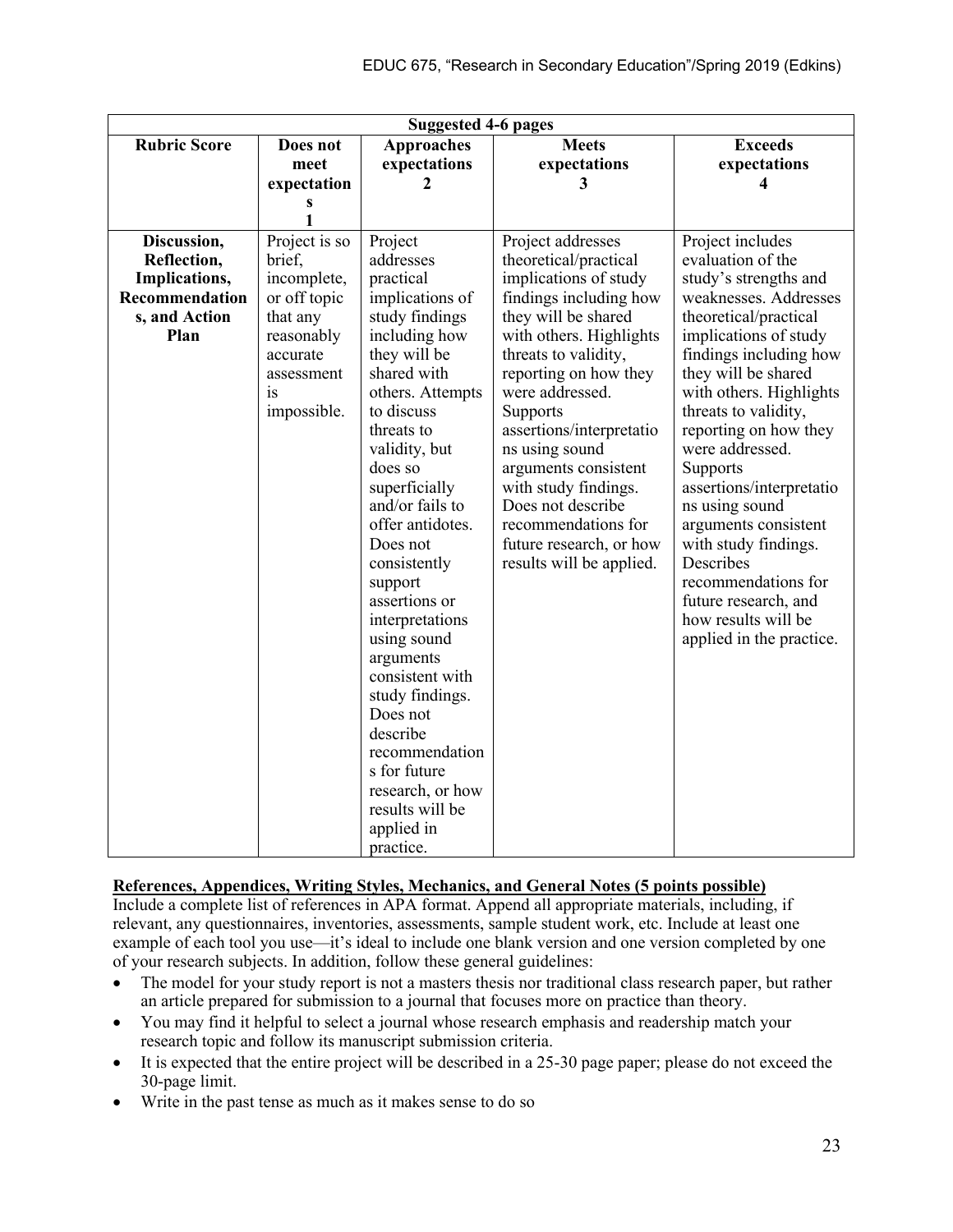- Your paper does not have to be anonymous; you can include names, as this is an internal document and will not be shared anywhere outside of our class
- Be sure to make a personal and professional connection to your topic and project
- Citations are not necessary in the introduction
- Feel free to revise your questions based on data, to make these questions more focused

## **Consider the following questions as you draft your references and appendices and consider the overall writing quality of your paper:**

- 1) Did you follow the APA style for the report for a running head, page numbering, references, citations, and the appendix?
- 2) Does the report include a title page with project title, author's name, and author's professional affiliation?
- 3) Are references current and from different sources?
- 4) Are all references cited in the research report included in the references? Have you provided a complete reference list of all print and non-print (Internet) references?
- 5) Is the report coherent, concise, and well structured with a clear purpose?
- 6) Is the report grammatically correct with proper usage of language?
- 7) Does the report have your distinctive focus and voice? Have you used professional language (i.e., no jargon)? Have you written in an accessible style and presentation?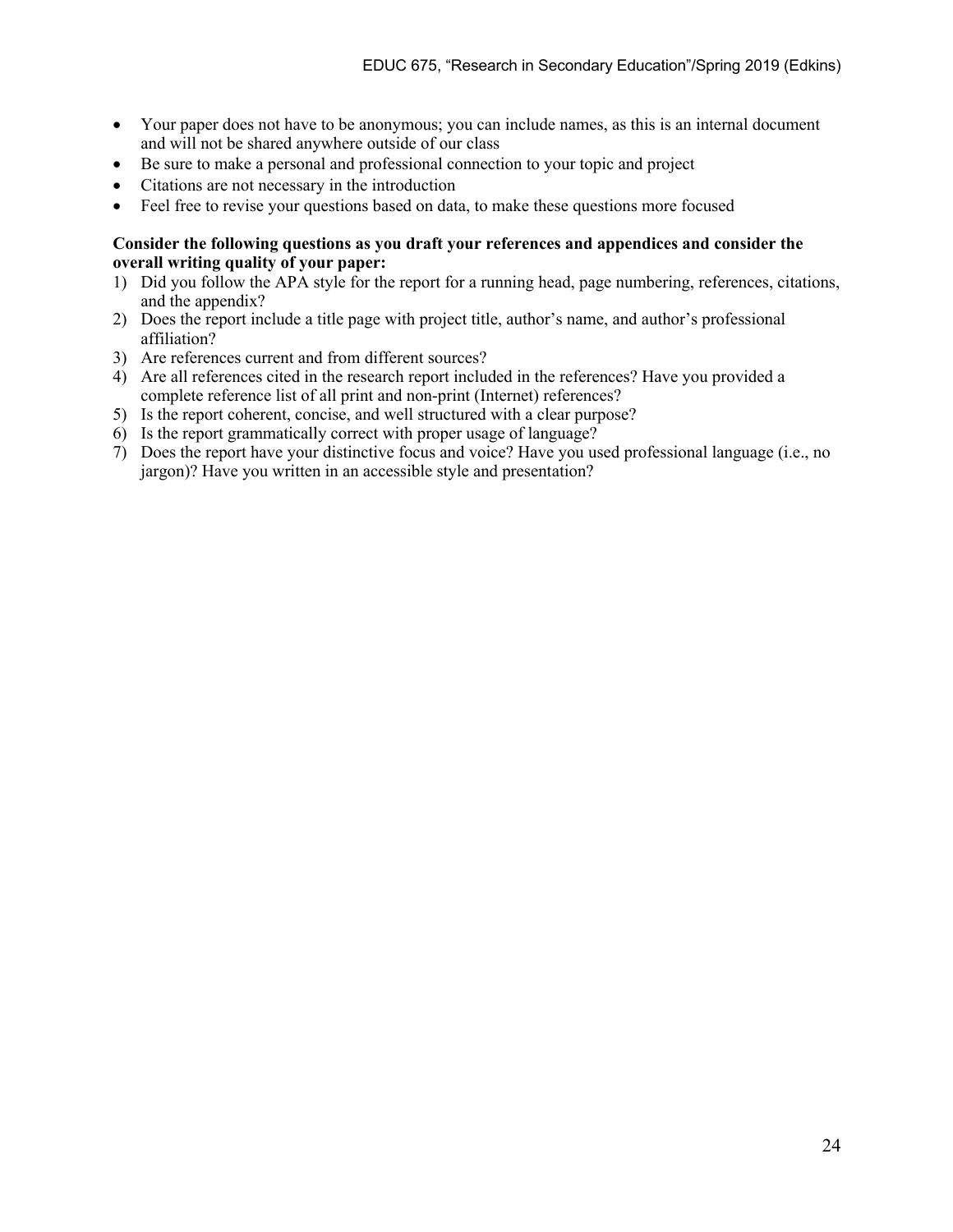| <b>Rubric</b><br><b>Score</b>                                                                    | Does not meet<br>expectations                                                                                           | <b>Approaches</b><br>expectations                                                                                                                                                                                                                                                                                                                                                                                                                                                                                                                                                                                                                                                                                                                      | <b>Meets</b><br>expectations<br>3                                                                                                                                                                                                                                                                                                                                                                                                                                                                                                                                                                                                                                                                                                                                  | <b>Exceeds</b><br>expectations<br>4                                                                                                                                                                                                                                                                                                                                                                                                                                                                                                                                                                                                                                                 |
|--------------------------------------------------------------------------------------------------|-------------------------------------------------------------------------------------------------------------------------|--------------------------------------------------------------------------------------------------------------------------------------------------------------------------------------------------------------------------------------------------------------------------------------------------------------------------------------------------------------------------------------------------------------------------------------------------------------------------------------------------------------------------------------------------------------------------------------------------------------------------------------------------------------------------------------------------------------------------------------------------------|--------------------------------------------------------------------------------------------------------------------------------------------------------------------------------------------------------------------------------------------------------------------------------------------------------------------------------------------------------------------------------------------------------------------------------------------------------------------------------------------------------------------------------------------------------------------------------------------------------------------------------------------------------------------------------------------------------------------------------------------------------------------|-------------------------------------------------------------------------------------------------------------------------------------------------------------------------------------------------------------------------------------------------------------------------------------------------------------------------------------------------------------------------------------------------------------------------------------------------------------------------------------------------------------------------------------------------------------------------------------------------------------------------------------------------------------------------------------|
| References,<br>Appendices,<br>Writing<br>Styles,<br>Mechanics,<br>and<br>General<br><b>Notes</b> | Paper is so<br>brief,<br>incomplete, or<br>off-topic that<br>any reasonably<br>accurate<br>assessment is<br>impossible. | Paper falls short of<br>accepted standards for<br>master's level<br>composition. Drafting<br>errors and error<br>patterns are<br>widespread. Voice,<br>verb tense, and<br>writing style vary<br>from section to<br>section. Technical<br>terms are used<br>incorrectly and/or<br>imprecisely, reflecting<br>only a rudimentary<br>understanding of the<br>underlying concepts.<br>Text is formulaic,<br>relying heavily on<br>paraphrases and<br>"borrowed" materials<br>not formally cited.<br>Transitions are weak,<br>contributing to an<br>apparent lack of<br>direction. Paper does<br>not adhere to<br>formatting<br>specifications<br>provided in course<br>text and materials.<br>Citations and<br>references page do not<br>follow APA style. | Paper is well written<br>with few notable<br>drafting errors. Voice,<br>verb tense, and writing<br>style are generally<br>consistent with few<br>exceptions that do not<br>substantially diminish<br>readability. Most<br>technical terms are<br>used correctly,<br>reflecting adequate<br>understanding of the<br>underlying concepts.<br>Text is original, but<br>opinions and<br>propositions are not<br>consistently supported<br>by logic and references<br>to published research.<br>Transitions do not<br>connect sections<br>seamlessly but do not<br>substantially diminish<br>readability. Paper does<br>adhere to formatting<br>specifications provided<br>in course text and<br>materials.<br>Citations/references<br>page do not follow<br>APA style. | Paper is well written<br>with no notable<br>drafting errors.<br>Voice, verb tense,<br>and writing style are<br>consistent<br>throughout.<br>Technical terms are<br>used precisely and<br>accurately,<br>reflecting a firm<br>understanding of<br>underlying concepts.<br>Text is original;<br>opinions and<br>propositions are<br>supported by strong<br>logic and formal<br>references to<br>published research.<br>Sections are linked<br>with unifying<br>transitions, giving<br>the report a clear<br>sense of direction.<br>Paper adheres to<br>formatting<br>specifications<br>provided in course<br>text and materials.<br>Citations/references<br>page follow APA<br>style. |

# **Grading Scale for Research Project**

A+ 60 points: Substantially meets the project and report requirements. All criteria are addressed fully. A 56-59 points: Meets the project and report requirements. Criteria adequately addressed.

- A- 55-54- Meets some, but not all, of the project and report requirements. Weaknesses in addressing some of the criteria.
- B- 53 points:
	- C- 53 points and below: Does not meet the project and report requirements. Weaknesses in addressing the majority of the criteria.

*Please note that B- is not a passing grade*

# **Bibliography**

# *English Exemplar Action/Teacher/Practitioner Papers*

Atallah, M. (2016). *Social Justice and Student Engagement*. Unpublished masters action/teacher/practitioner research project. Note: This paper will be provided electronically.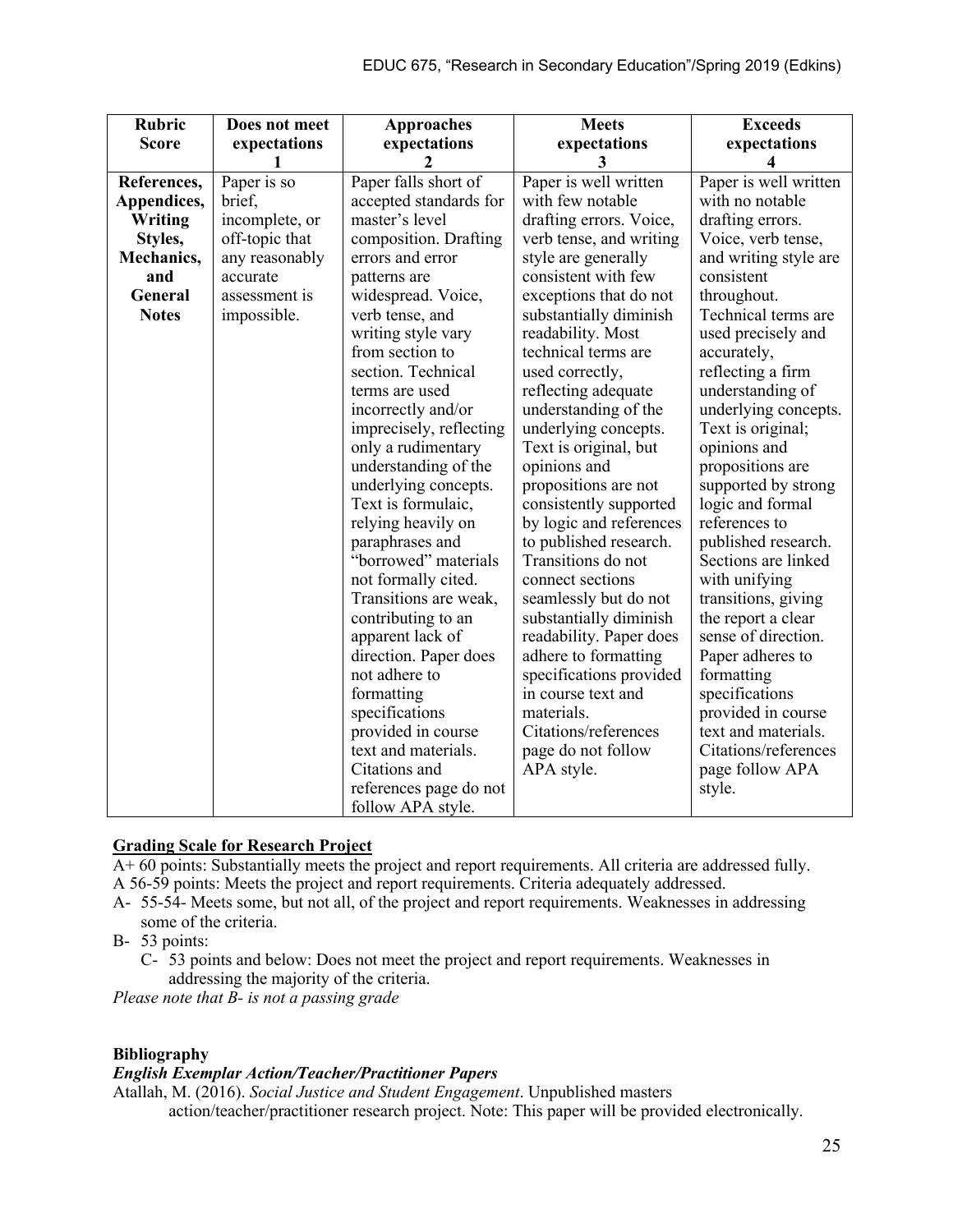- Dwyer, E. (2014). *Reading techniques and popular culture*. Unpublished masters action/teacher/practitioner research project. Note: This paper will be provided electronically.
- Howick, D. (2016). *Determining the Appropriate Usage Level of Technology in the English Classroom.*  Unpublished masters action/teacher/practitioner research project. Note: This paper will be provided electronically.
- Kendrick, L. (2016). *Bellringers and Journaling: English Class as a Tool for Personal Growth.* Unpublished masters action/teacher/practitioner research project. Note: This paper will be provided electronically.
- Lima-Whitney, A. (2014). *Proofreading understanding, attitudes & practice.* Unpublished masters action/teacher/practitioner research project. Note: This paper will be provided electronically.
- Mitro, C. (2014). *Effective Strategies for Teaching Shakespeare: Getting High School Students to Connect With and Internalize the Bard.* Unpublished masters action/teacher/practitioner research project. Note: This paper will be provided electronically.
- Newman, K. (2015). *Empowering Student Voice by Applying a Social Justice Perspective to the Study of Literature.* Unpublished masters action/teacher/practitioner research project. Note: This paper will be provided electronically.
- Patterson, J. (2014). *Effects of reading interventions on reading comprehension, reading fluency, and attitudes toward reading.* Unpublished masters action/teacher/practitioner research project. Note: This paper will be provided electronically.
- Riddick, A. (2016). *Meaningful Feedback in Today's Classrooms.* Unpublished masters action/teacher/practitioner research project. Note: This paper will be provided electronically.
- Steele, L. (2015). *Literacy Skills, Self-Efficacy and Self-Reflection.* Unpublished masters action/teacher/practitioner research project. Note: This paper will be provided electronically.
- Tate, M. (2016). *"Imagination on Paper": How Creative Writing Warm-ups Can Be Used Effectively in an English Classroom.* Unpublished masters action/teacher/practitioner research project. Note: This paper will be provided electronically.
- Townsend, S. (2013). *ANOTHER homework assignment? Increasing homework motivation in the middle school classroom.* Unpublished masters action/teacher/practitioner research project. Note: This paper will be provided electronically.

### *Social Studies Exemplar Action/Teacher/Practitioner Papers*

- Aguirre, R. (2015). *Comparing the Effectiveness of Guided Notes in Traditional and Block Schedule Classes.* Unpublished masters action/teacher/practitioner research project. Note: This paper will be provided electronically.
- Barton, S. (2014). *Effectiveness of Informal Mentoring on Vulnerable Learners.* Unpublished masters action/teacher/practitioner research project. Note: This paper will be provided electronically.
- Green, O. (2016). *Integrating Technology as a Student Motivator.*Unpublished masters action/teacher/practitioner research project. Note: This paper will be provided electronically.
- Viccora, M. (2016). *A Ticket to Rise: How Focusing on Fundamental Study Skills May Lead to Better Multiple-Choice Test Results, Improved Study Habits, Increased Confidence, and All of the Above.* Unpublished masters action/teacher/practitioner research project. Note: This paper will be provided electronically.
- Weatherholtz, N. (2015). *Types of Assessments in a Classroom of Diverse Learners.* Unpublished masters action/teacher/practitioner research project. Note: This paper will be provided electronically.

#### *Science Exemplar Action/Teacher/Practitioner Papers*

- Araneo, K. (2016). *Implementing Goal Setting Strategies in an Online Learning-Centered Classroom to Build Motivation and Promote Student Success.* Unpublished masters action/teacher/practitioner research project. Note: This paper will be provided electronically.
- Leathart, S. (2012). *A Slice of Pizza: The Use of Authentic Contexts in a High School Biology Class.* Unpublished masters action/teacher/practitioner research project. Note: This paper will be provided electronically.
- McNeive, R. (2015). *Supportive Study Groups and its Impact on Academic Achievement.* Unpublished masters action/teacher/practitioner research project. Note: This paper will be provided electronically.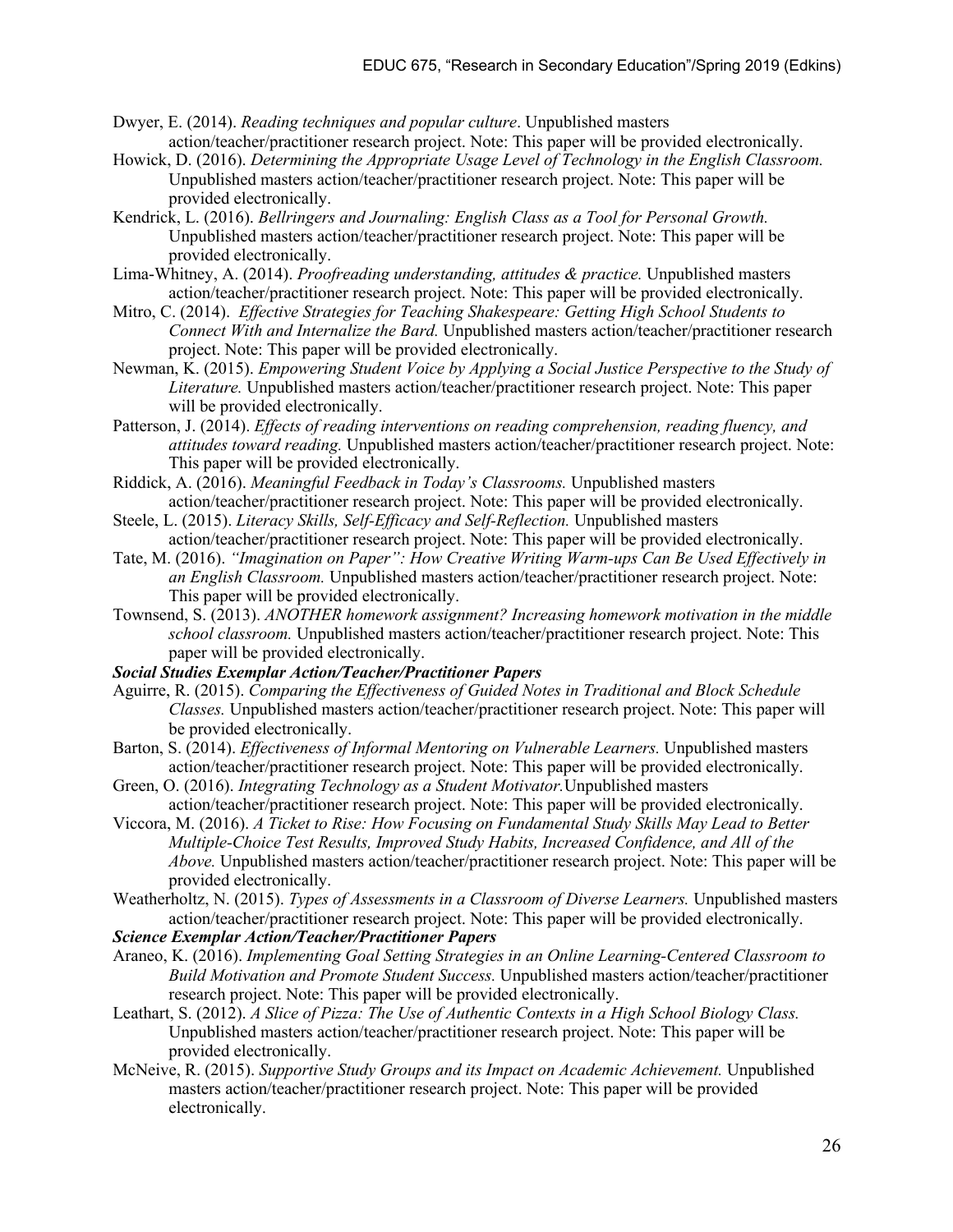- Polen, C. (2014). *Particle physics: An essential and engaging part of the program.* Unpublished masters action/teacher/practitioner research project. Note: This paper will be provided electronically.
- Snow, L. (2015). *Explicit Teaching of Reading Comprehension Strategies to Improve Content Literacy in Biology.* Unpublished masters action/teacher/practitioner research project. Note: This paper will be provided electronically.
- Sutton, M. (2015). *Classroom Climate Interventions: Building a Sense of Community in the Classroom.* Unpublished masters action/teacher/practitioner research project. Note: This paper will be provided electronically.
- Walsleben, K. (2012). *Student-teacher relationships and their effect on student engagement and achievement.* Unpublished masters action/teacher/practitioner research project. Note: This paper will be provided electronically.

### *Math Exemplar Action/Teacher/Practitioner Papers*

- Baney, C. (2015). *Understanding the Numbers through the Words: Improving Literacy in the Math Classroom.* Unpublished masters action/teacher/practitioner research project. Note: This paper will be provided electronically.
- Brand, M. (2014). *Station teaching co-teaching method.* Unpublished masters action/teacher/practitioner research project. Note: This paper will be provided electronically.
- Hahne, C. (2012). *Confidence + Good Grades = Success!: Defining and Promoting Student Success in Mathematics Through the Use of Self-Monitoring and Progress Tracking*. Unpublished masters action/teacher/practitioner research project. Note: This paper will be provided electronically.
- Long, L. (2013). *Mathematical proficiency through problem-solving.* Unpublished masters action/teacher/practitioner research project. Note: This paper will be provided electronically.
- *ESOL Exemplar Action/Teacher/Practitioner Papers*
- Lancia, A. (2013). *Electronic Portfolios: 21st Century Assessment Tools for Early Childhood Learners.* Unpublished masters action/teacher/practitioner research project. Note: This paper will be provided electronically.
- McCusker, D. (2013). *Using movement to explicitly teach vocabulary to first grade English language learners.* Unpublished masters action/teacher/practitioner research project. Note: This paper will be provided electronically.
- Peckenham, E. (2013). *"I know that I'm use water for somethink": A study of self-assessment in a third grade science classroom.* Unpublished masters action/teacher/practitioner research project. Note: This paper will be provided electronically.
- Sharp, R. (2012). *Learn with your friends: Literature circles with English Language Learners in Africa*. Unpublished masters action/teacher/practitioner research project. Note: This paper will be provided electronically.
- Stone, K. (2013). *The "art" of mother tongue inclusion: Its effect on achievement, self-esteem and identity.* Unpublished masters action/teacher/practitioner research project. Note: This paper will be provided electronically.
- Vranas, J. (2013). *Combating the "Bueller effect:" A study of the effects of homogeneous ability grouping on confidence and participation.* Unpublished masters action/teacher/practitioner research project. Note: This paper will be provided electronically.

*Note: Additional readings available online and/or in class; we may substitute other teacher research projects for those listed above, but these will also be provided electronically and free-of-charge. You will also need access to a computer, with web, email, and printing privileges.*

## **Recommended Texts**

American Psychological Association (2009). *Publication manual* (6th ed.). Washington, DC: American Psychological Association.

*Note: APA guidelines are available online at http://owl.english.purdue.edu/owl/resource/560/01/*

# **Resources**

*Articles and Books*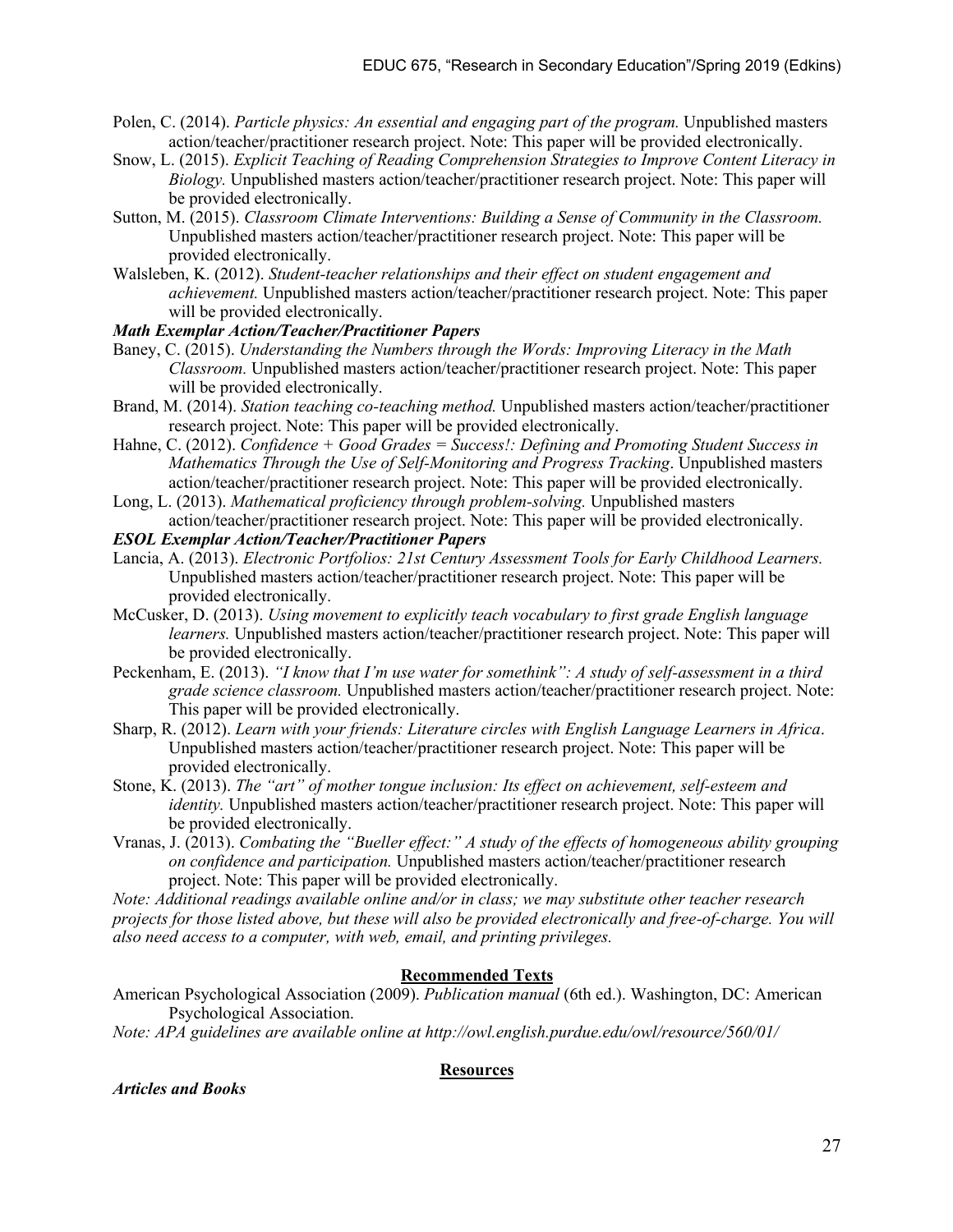- Arhar, J., Holly, M. & Kasten, W. (2008). *Action research for teachers: Traveling the yellow brick road*, (3rd ed.). Upper Saddle River, New Jersey: Merrill Prentice Hall.
- Bell, J. (2005). *Doing your research project: A guide for first-time researchers in education and social science* (4th ed.). Buckingham, England: Open University Press.
- Biancarosa, G. & Snow, C.E. (2004). *Reading next—A vision for action and research in middle and high school literacy: A report from the Carnegie Corporation of New York*. Washington, DC: Alliance for Excellent Education, 12.
- Bruce, S.M. & Pine, G. J. (2010). *Action research in special education: An inquiry approach for effective teaching and learning*. New York: Teacher's College Press.
- Burnaford, G., Fischer, F. & Hobson, D. (1996). *Teachers doing research: Practical possibilities.* Mahwah, NJ: Lawrence Erlbaum Associates.
- Carlisle, L.R., Jackson, B. & George, A. (2006). Principles of social justice education: The social justice education in schools project. *Equity & Excellence in Education 39,* 55-64.
- Chiseri-Strater, E. & Sunstein, B. (2006). *What works? A practical guide for teacher research.*  Heinemann. Note: Intro and sample chapter can be found at http://books.heinemann.com/shared/onlineresources/E00713/chapter9.pdf and ordered online at http://books.heinemann.com/products/E00713.aspx**.**
- Cochran-Smith, M., Lytle, S.L (1999). The teacher research movement: A decade later. *Educational Researcher, 28*(7), 15-25.
- Cochran-Smith, M. & Lytle, S.L. (2009). *Inquiry as stance: Practitioner research in the next generation (practitioner inquiry)*. New York: Teachers College Press.
- Cook-Sather, A. (2009). *Learning from the student's perspective*: *A methods sourcebook for effective teaching.* Boulder, CO: Paradigm Publishers.
- Dick, B. (2011). Action research literature 2008—2010: Themes and trends. *Action Research*, *9*(2), 122- 143. doi: 10.1177/1476750310388055
- Duncan-Andrade, J. (2005). Toward teacher development for the urban in urban teaching. *Teaching Education, 15*, 339-350.
- Ewald, W. (2001). *I wanna take me a picture: Teaching photography and writing to children*. Boston: Center for Documentary Studies/Beacon.
- Freeman, D. (1998). *Doing teacher research: From inquiry to understanding*. Toronto, Canada: Heinle & Heinle Publishers.
- Friedman, V. J., & Rogers, T. (2009). There is nothing so theoretical as good action research. *Action Research*, 7(1), 31-47. doi: 10.1177/1476750308099596
- Goodnough, K. (2001). Teacher development through action research. *Action in teacher education, 23*(1), 37-46.
- Hanks, R.S. & Ponzetti, J.J. (2004). Family studies and intergenerational studies: Intersections and opportunities. *Journal of Intergenerational Relationships, 2*(3/4), 5-22.
- Herrell, A. & Jordan, M. (2007). *Fifty strategies for training English language learners*. Upper Saddle River, NJ: Pearson/Merrill/Prentice Hall.
- Hopkins, D. (1993). *A teacher's guide to classroom research.* Buckingham, England: Open University Press.
- Hubbard, R. & Power, B. (1999). *Living the questions: A guide for teacher researchers.* NY: Stenhouse Publishers.
- Hubbard, R. & Power, B. (2003) *The art of classroom inquiry: A handbook for teacher-researchers*. Portsmouth, NH: Heinemann.
- Jones, S. (2006). *Girls, social class, and literacy: What teachers can do to make a difference*. Portsmouth, NH: Heinemann.
- Kosnik, C., Beck, C., Freese, A.R., & Samaras, A.P. (Eds.), (2006). *Making a difference in teacher education through self-study: Studies of personal, professional, and program renewal*. Dordrecht, The Netherlands: Springer.
- Ladson-Billings, G. (2006). From the achievement gap to the education debt: Understanding achievement in US schools. *Educational Research, 35*(7), 3-12.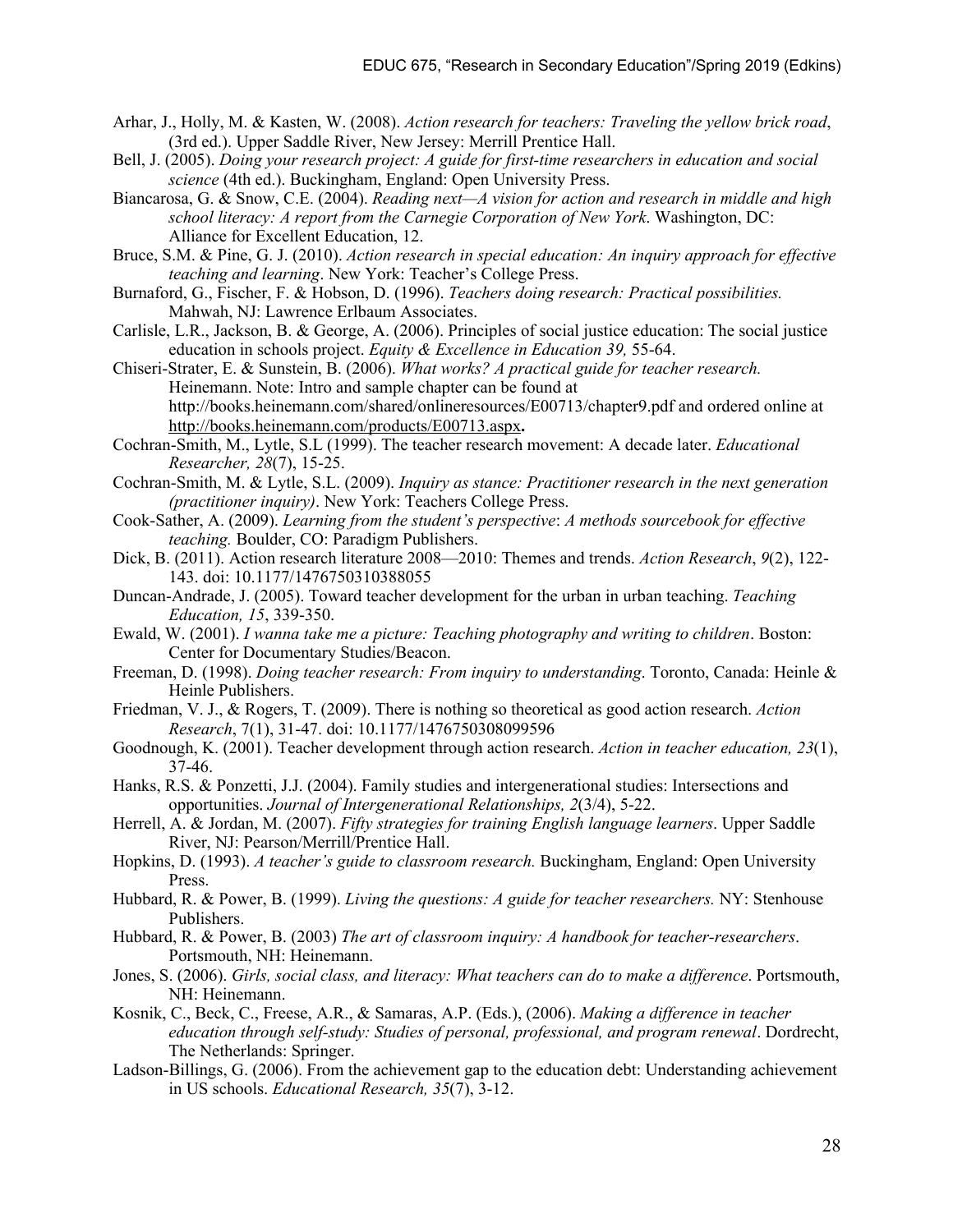- Lebak, K. (2010). Can inquiry and reflection be contagious? Science teachers, students, and action research. Journal of Science Teacher Education. 21 (8), 953 - 970. Doi: 10.1007/s10972-010- 9216-x
- Leedy, P.D., and Ormrod, J.E. (2012). *Practical research: Planning and design* Upper Saddle River, NJ: Merrill.
- Lucas, T. & Villegas, A.M. (2003). *Educating culturally responsive teachers: A coherent approach*. Albany, NY: State University of New York Press.
- Macintyre, C. (2000). *The art of action research in the classroom.* London: David Fulton Publishers.
- MacLean, M. & Mohr, M. (1999). *Teacher-researchers at work.* Berkeley, CA: National Writing Project.
- Mahiri, J. (Ed). (2004). *What they don't learn in school: Literacy in the lives of urban youth*. New York: Peter Lang.
- Marquez-Zenkov, K. (2007). Through city students' eyes: Urban students' beliefs about school's purposes, supports, and impediments. *Visual Studies, 22*(2), 138-154.
- Marquez-Zenkov, K., & Harmon, J.A. (2007). "Seeing" English in the city: Using photography to understand students' literacy relationships. *English Journal, 96*(6), 24-30.
- Marzano, R., Pickering, D., & Pollock, J. (2004). *Classroom instruction that works: Research-based strategies for increasing student achievement.* Prentice Hall.
- McNiff, J., Lomax, P., & Whitehead, J. (2003). The main features of action research process. In *You and your action research project.* London and NY: RoutledgeFalmer.
- McNiff, J., & Whitehead, J. (2011). *All you need to know about action research* (2nd ed.). Thousand Oaks, CA: Sage.
- Mertler, C.A. & Charles, C.M. (2011). Introduction to educational research (7th ed.). Boston: Pearson/Allyn & Bacon. ISBN: 013701344-2.
- Mertler, C.A. (2013) Action research: Improving schools and empowering educators (4th ed.). Thousand Oaks, CA: Sage.
- Meyers, E. & Rust, F. (2003). *Taking action with teacher research*. Heinemann.
- Mills, G. E. (2010). *Action research: A guide for the teacher researcher* (4th ed.). Pearson
- Mitra, D. (2007). Student voice in school reform: From listening to leadership. In D. Thiessen & A. Cook-Sather (Eds.), *International handbook of student experience in elementary and secondary school*. Dordrecht, The Netherlands: Springer Publishers.
- Moje, E.B., & Hinchman, K. (2004). Culturally responsive practices for youth literacy learning. In J. Dole & T. Jetton (Eds.), *Adolescent literacy research and practice* (pp. 331-350). New York: Guilford Press.
- Moje, E.B. (2008). The complex world of adolescent literacy: Myths, motivations, and mysteries. *Harvard Educational Review*, Spring 2008, 107-154.
- Morrell, E. and Duncan-Andrade, J. (2006). Popular culture and critical media pedagogy in secondary literacy classrooms. *International Journal of Learning, 12*, 2005/2006.
- Morrell, E. (2007). *Critical literacy and urban youth: Pedagogies of access, dissent, and liberation*. New York: Routledge.
- Nieto, S. (2003). *What keeps teachers going?* New York: Teachers College Press.
- Oakes, J. & Lipton, M. (2003). *Teaching to change the world, 2nd ed.* Boston: McGraw Hill.
- Pahl, K., & Pool, S. (2011). 'Living your life because it's the only life you've got': Participatory research as a site for discovery in a creative project in a primary school in Thurnscoe, UK. *Qualitative Research Journal*, 11(2), 17-37.
- Parsons, J., Hewson, K., Adrian, L, & Day, N. (2013). *Engaging in action research: A practical guide to teacher-conducted research for educators and school leaders*. Brush Education
- Raggl, A. & Schratz, M. (2004). Using visuals to release pupil's voices: Emotional pathways to enhancing thinking and reflecting on learning. In C. Pole (Ed.), *Seeing is believing? Approaches to visual research (Volume 7)*. New York, NY: Elsevier.
- Razfar, A. (2011). Action research in urban schools: Empowerment, transformation, and challenges. *Teacher Education Quarterly, 38*(4), 25-44. Retrieved from http://search.proquest.com/docview/923754407?accountid=14541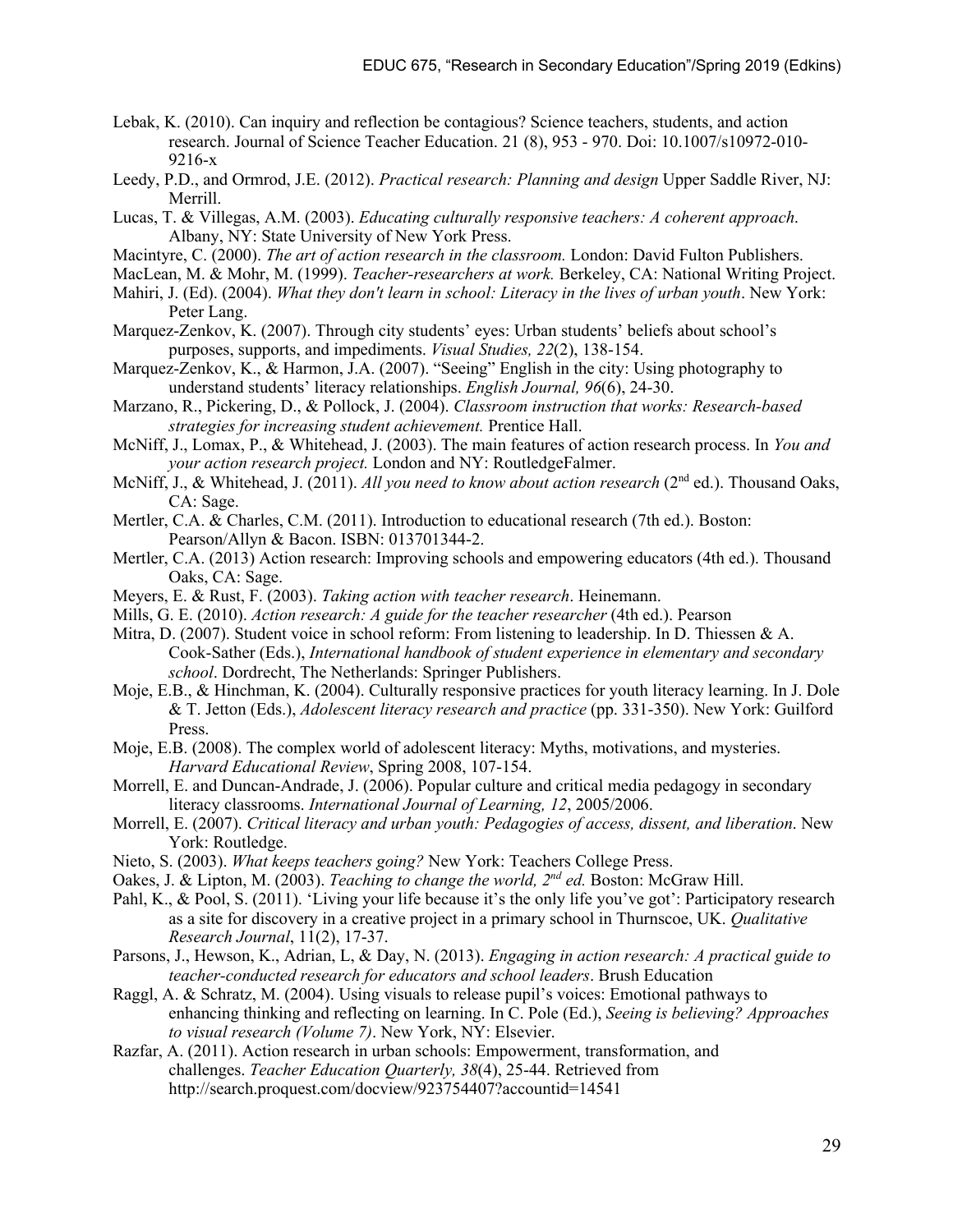- Rodgers, C. (2006). Attending to student voice: The role of descriptive feedback in learning and teaching. *Curriculum Inquiry, 36*(2), 209-237.
- Rogers, R., et al. (2005). Professional development for social transformation: The literacy for social justice research group. *Language Arts, 82*(5), 347-358.
- Sagor, R. (1993). *How to conduct collaborative action research.* Alexandria, VA: Association for Supervision and Curriculum Development.
- Sagor, R. (2010). *Collaborative action research for professional learning communities*. Solution Tree.
- Samaras, A. P. (2011). *Self-study teacher research: Improving your practice through collaborative inquiry.* Thousand Oaks, CA: Sage.
- Samaras, A. P., Freese, A. R., Kosnik, C., & Beck, C. (Eds.) (2008). *Learning communities in practice.*  The Netherlands: Springer Press.
- Seidman, I. (2012). *Interviewing as qualitative research: A guide for researchers in education and the social sciences* (4th ed.). New York: Teachers College Press.
- Shagoury, R. & Power, B. (2012). *Living the questions: A guide for teacher researchers* (2nd ed.). NY: Stenhouse Publishers
- Singer, Jessica. (2006). *Stirring up justice: Writing and reading to change the world*. Portsmouth, NH: Heinemann. ISBN: 0325007470
- Strambler, M. J. (2013). Promoting student engagement through evidence-based action research with teachers. *Journal of Educational and Psychological Consultation. 23*(2), 87-114.
- Street, B. (2003). What's "new" in New Literacy Studies? Critical approaches to literacy in theory and practice. *Current Issues in Comparative Education, 5*(2), pp. 1-14.
- Teel, K., & Obidah, J. (Eds.). (2008). *Building racial and cultural competence in the classroom: Strategies from urban educators*. New York: Teachers College Press.
- Temple, C., Ogle, D., Crawford, A., Frepon, P. (2008): *All children read: Teaching for literacy in today's diverse classrooms*. Upper Saddle River, NJ: Pearson/Allyn & Bacon.
- Thomas, R. M. (2005). *Teachers doing research: An introductory guidebook.* Boston: Pearson/Allyn & Bacon.
- Van Horn, L. (2008). *Reading photographs to write with meaning and purpose, grades 4–12*. Newark, DE: International Reading Association.
- Villegas, A. & Lucas, T. (2007). The culturally responsive teacher. *Educational Leadership. 64*(6), 28-33.
- Whitford, B. L. & Wood, D.R. (2010). *Teachers learning in community: Realities and possibilities*. Albany, NY: SUNY.
- Wyatt, M. (2011). Teachers researching their own practice*. ELT Journal. 65*(4), 417 42. doi: 10.1093/elt/ccq074
- Yonezawa, S., & Jones, M. (2007). Using student voices to inform and evaluate secondary school reform. In D. Thiessen & A. Cook-Sather (Eds.), *International handbook of student experience in elementary and secondary school* (pp. 681-710). The Netherlands: Springer Publishers.
- Zenkov, K., Harmon, J., van Lier, P., & Marquez, M. (2008). Picture this: Seeing diverse city students' ideas about schools' purposes, impediments, and supports. *Multicultural Perspectives*.

#### *Qualitative Analysis*

- Bogdan, R. C., & Biklen, S. K. (2011). *Qualitative research for education: An introduction to theory and methods* (5th ed.). Boston, MA: Allyn & Bacon.
- Blair, J. Czaja, R., & Blair, E. A. (2014). *Designing surveys: A guide to decisions and procedures* (3rd ed.)*.* Thousand Oaks, CA: Pine Forge Press.
- Maxwell, J.A. (2005). *Qualitative research design: An interactive approach* (2nd ed.). Thousand Oaks, CA: Sage.
- Miles, M. B., & Huberman, A. M. & Salda̴ña, J. (2013). *Qualitative data analysis* (3rd ed.). Thousand Oaks, CA: Sage.
- Strauss, A., & Corbin, J. (1990). *Basics of qualitative research: Grounded theory procedures and techniques*. Newbury Park, CA: Sage.

### *Quantitative Analysis and Statistics*

Bartz, A. E. (1999). *Basic statistical concepts (4th ed)*. Upper Saddle River, NJ: Merrill.

Cronk, B. C. (2002). *How to use SPSS: A step-by-step guide to analysis and interpretation (2nd ed).* Los